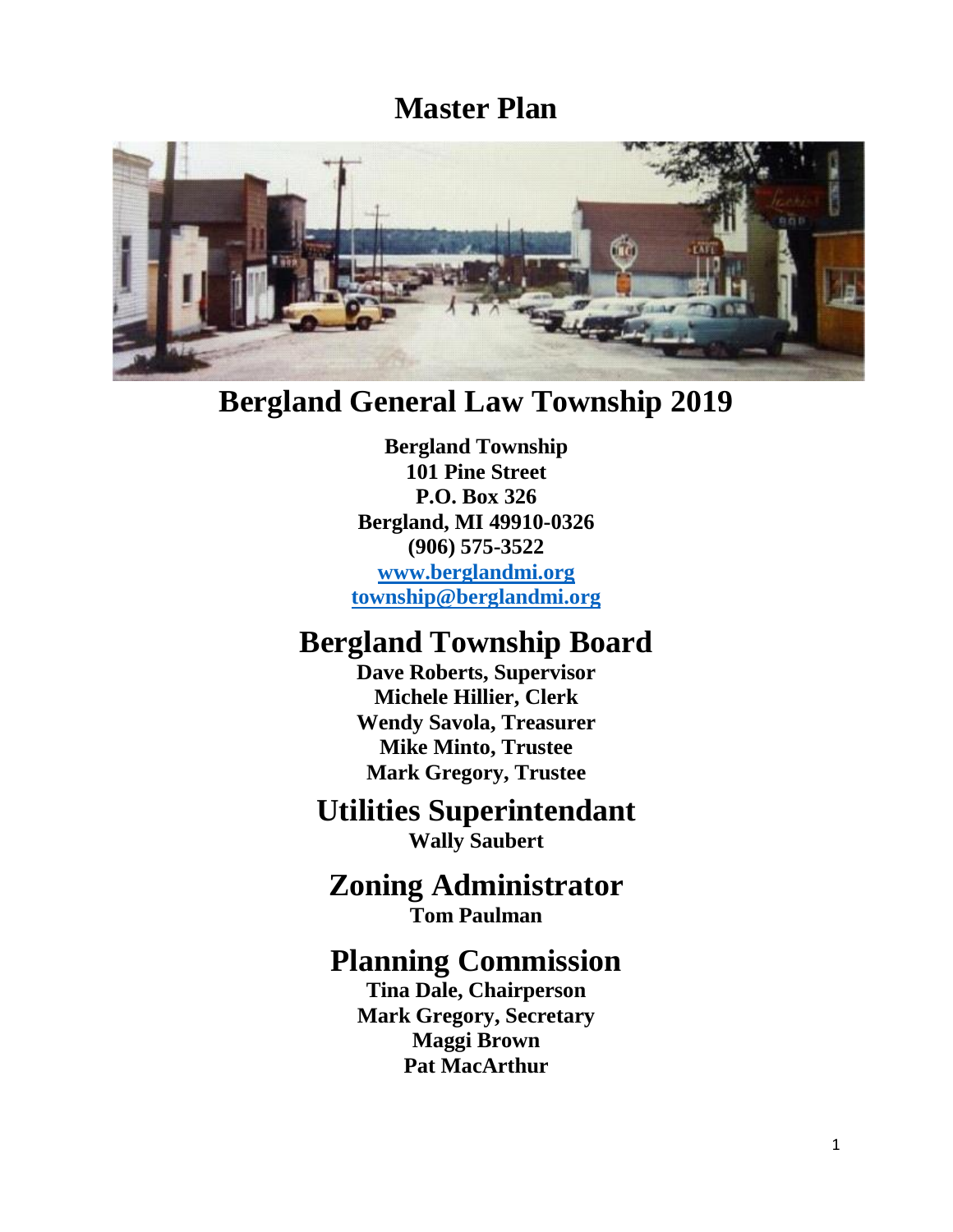## **TABLE OF CONTENTS**

#### **Chapter 1: Introduction**

Authority and Basis for Developing the Master Plan Mission and Vision Planning Process and Guiding Principles Planning Area Principle Characteristics of the Plan Community Survey Results Community Census and Housing Data Bergland Township Property Information

#### **Chapter 2: Community Overview**

Statehood and the LaPointe Treaty Copper Mining and Early Road Transportation Pine Forestation and Railroads Bergland Beginnings Merriweather Beginnings The Formation of Bergland Township

#### **Chapter 3: Land Use**

Bergland/Merriweather Townsites Lakeshore/Resort Public Forestry Agriculture Private Forestry Agriculture Ottawa National Forest Projects with Impacts in Bergland Township Bergland-Presque Isle Timber and Vegetation Project Forestwide Designated Motorized Use Project Surrounding Counties Climate Change Impacts Land Use Goals and Strategies

## **Chapter 4: Infrastructure and Community Facilities**

Water **Wastewater** Stormwater Communications Township Owned Buildings Fire Department **Cemeteries** Senior Center Bergland Heritage Museum and Historical Society Infrastructure/Community Facilities Goals and Strategies

## **Chapter 5: Transportation**

## **Chapter 6: Implementation and Zoning Plan**

Zoning Goals and Strategies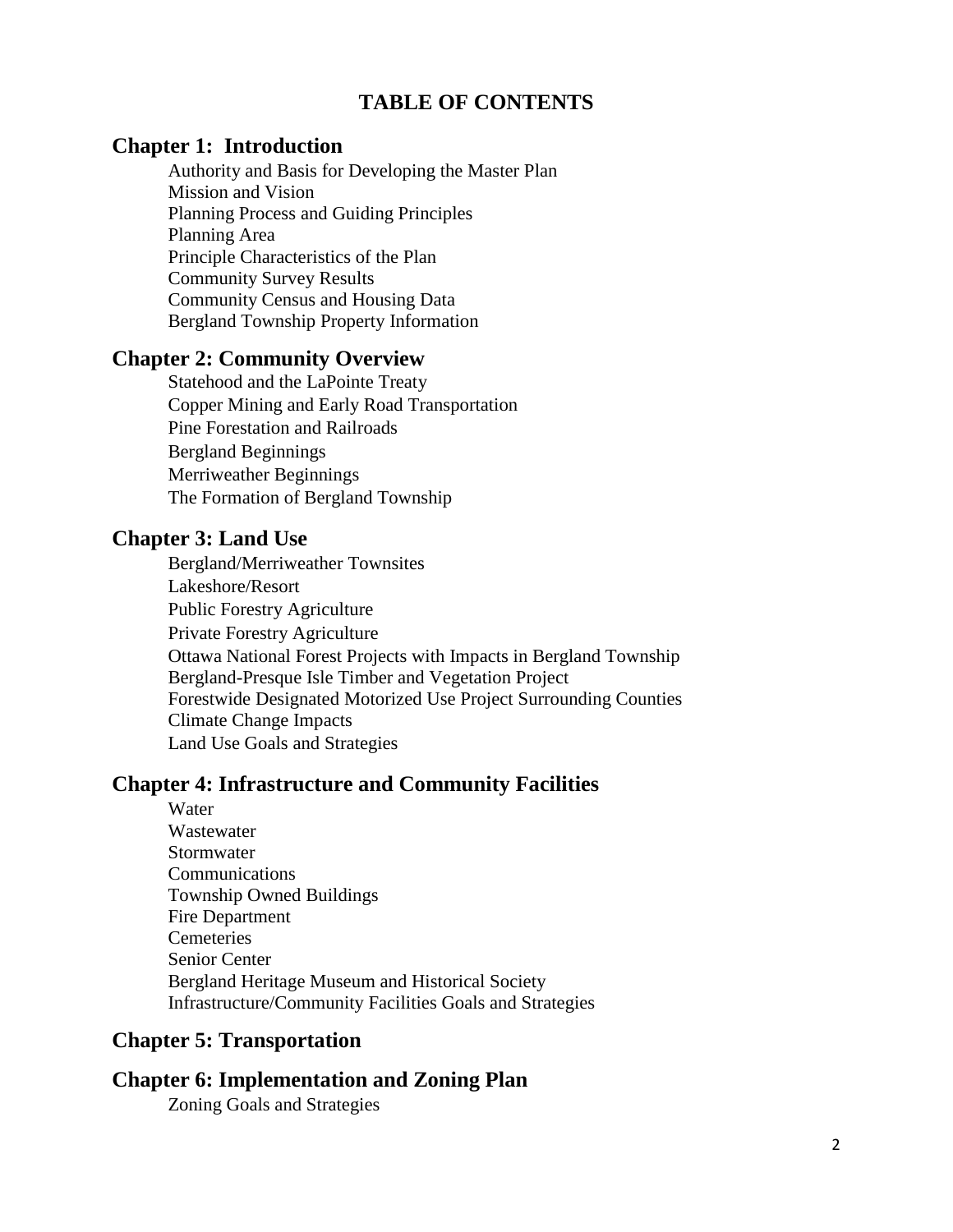## **Chapter 7: Economic Development**

Economic Goals and Strategies

### **Chapter 8: Recreation**

Lake Gogebic Ottawa National Forest Bergland Heritage Museum and Historical Society Recreation Goals and Strategies

## **Appendix of Supporting Documentation**

Appendix 1- Planning Area Photos Appendix 2- Statehood and the LaPointe Treaty Appendix 3- Copper Mining and Early Road Transportation Appendix 4- Bergland Historical Plat Maps Appendix 5- Commercial Forest program Lands Appendix 6- Excerpt from Soil Report Appendix 7- Excerpt from Colemand Eng Lagoon System Evaluation Appendix 8- Sewer Project Justification Appendix 9- Sewer Extension Project Design Appendix 10- Executive Summaries from Coleman Asset Management Plans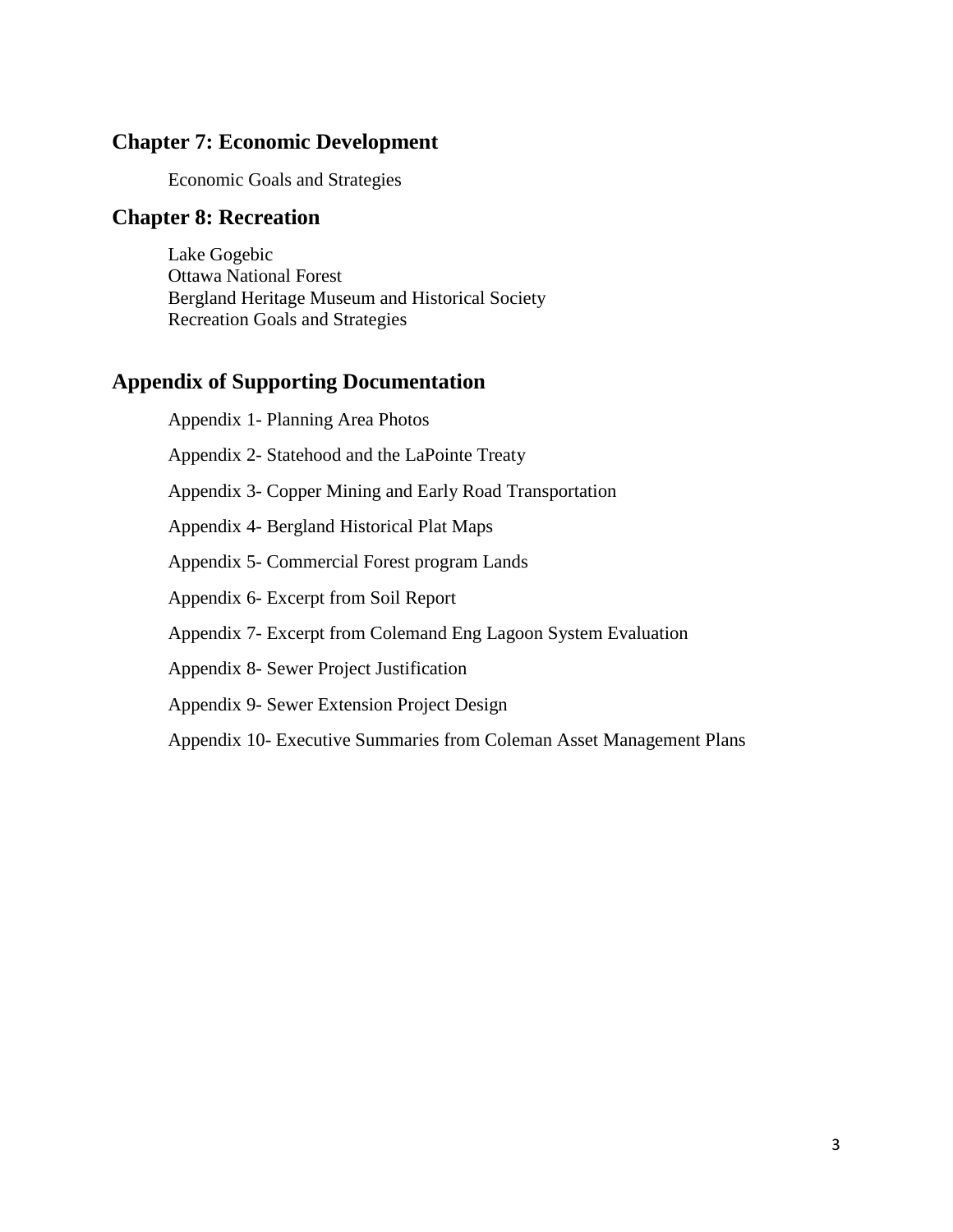# **Chapter One: Introduction**

### **Authority and Basis for Developing the Master Plan**

On 01 July 2006, The Michigan Zoning Enabling Act (MZEA) was enacted. The MZEA required each township to phase out their outdated Zoning Boards by 01 July 2011 and replace them with Planning Commissions. Bergland Township initiated this process in June 2007 with the formation of a Planning Commission. In September of 2008 the Michigan Planning Act was adopted, requiring planning commissions to create a master plan for their municipal jurisdiction.

This master plan was developed with the township for a harmonious, coordinated, and economical focus based on the character and conditions of the community; considerations include goals and strategies for development of present and future needs. Provisions required include transportation, safety, prosperity, population distribution, civic design, efficient public funds expenditures, recreation, and wise use and protection of resources. Per statute a Master Plan must be reviewed and appropriately updated every five years, and will guide future development up to 20 years or more.

Even though Master Plans must be updated every 5 years we found other neighboring community's plans that are older than that time frame. We have chosen to update this plan now because we have felt unease with the current state of the community. For whatever reason there have been few objectives realized from the previous Master Plan. Many of those objectives remain in this Plan. It is our hope that the discussion generated by amending the Master Plan will energize the community to work on needed improvements. This plan is the first update of the 2014 Master Plan.

### **Mission and Vision**

Bergland Township's mission is to preserve, protect and enhance the natural beauty of our lakes, rivers and forests for future generations. The Township, through the democratic process, shall evaluate the needs of our citizens and shall provide cost effective services to the community.

Bergland Township is striving to become the jewel in nature's crown

#### **Planning Process and Guiding Principles**

- Listen to our citizens and work for their health, safety, welfare, and comfort in the community. A community wide survey was sent to Bergland Township citizens.
- Assessment of township infrastructure including streets, sidewalks, sewer, and water systems. Creatively and efficiently use funds to advance Bergland Township.
- Cooperative assessment of township services included parks, the fire department, and cemetery association.
- Focus on a need to address development of business opportunities as wells as recreational opportunities.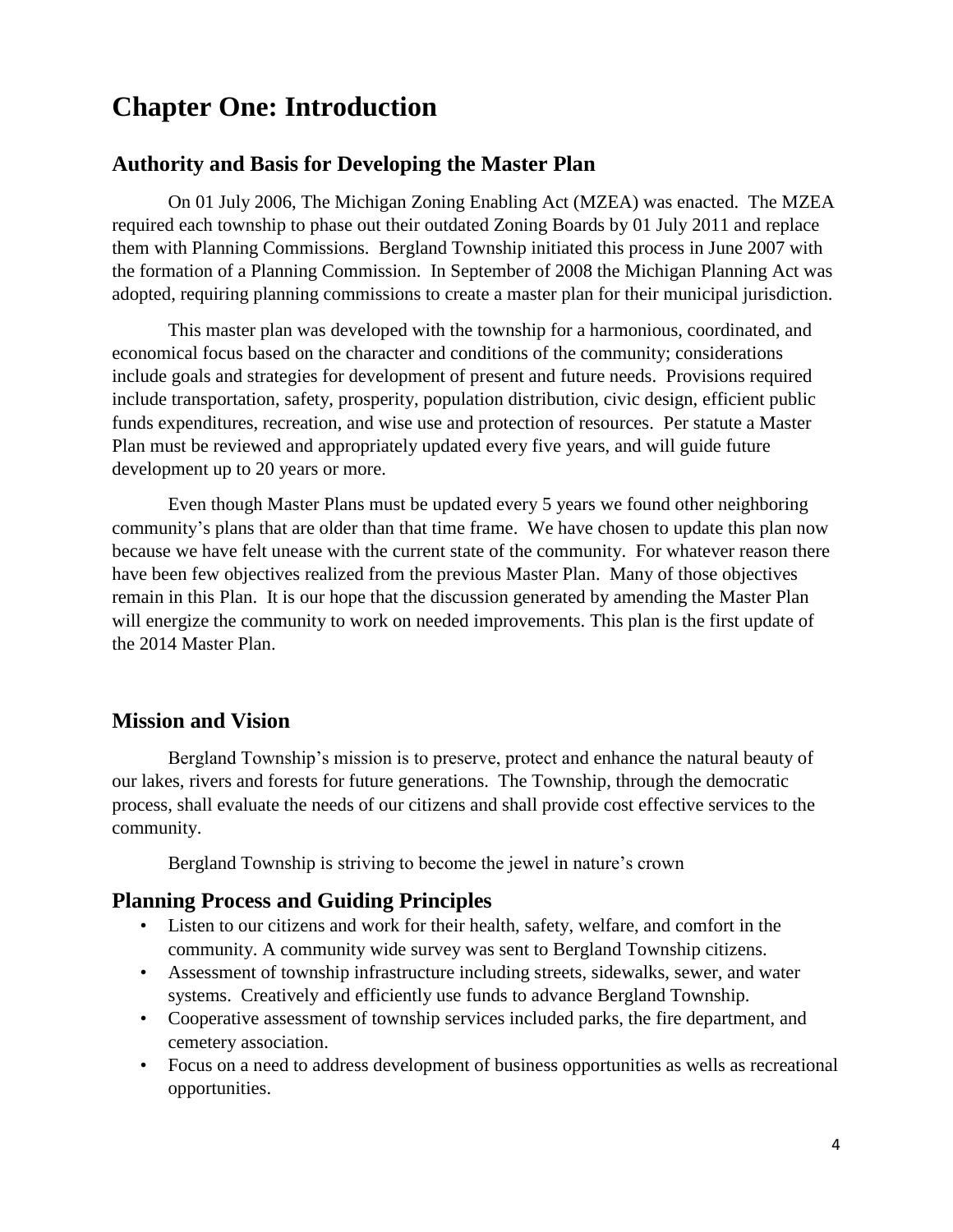- Recognition of the important natural resources dominating township territory including Lake Gogebic, the Ottawa National Forest, as well as underdeveloped privately-owned tracts of land.
- Data, reports, and available plans of organizations active in and around Bergland Township.
- Need for internal assessment and update of township operations, and official documents.
- Treasure and celebrate our heritage, while placing value and focus in our future.
- Create an achievable plan for the Planning Commission, the Township and its Board, and the many organizations and volunteers that have an interest in developing and protecting the community.

## **Planning Area**

The planning area consists of all of Bergland Township, comprising the communities of Bergland and Merriweather, which is in the county of Ontonagon, state of Michigan. The general area is shown below. Appendix 1 contains the detailed overview pictures. Bergland Township is located in the Eastern Time Zone at 46 degrees, 35 minutes, 33 seconds North latitude and 89 degrees, 34 minutes, 24 seconds West Longitude with an elevation of 1,329 feet. Bergland Township is comprised of 108.2 square miles with 98.4 square miles of land (mainly forest land) and 9.8 square miles of water (most of which is in the northern part of Lake Gogebic).



## **Principal Characteristics of the Plan**

- This Master Plan Consists of two parts: the plan itself and an Appendix with supporting documentation. It serves as a basis for zoning and to guide decisions related to the development and public capital improvements, and provides an official statement of the townships goals and strategies to pursue.
- A Master Plan is a living document which takes into consideration the fact that change is inevitable. It needs to be reviewed continually to assure goals and strategies reflect current and future community developments.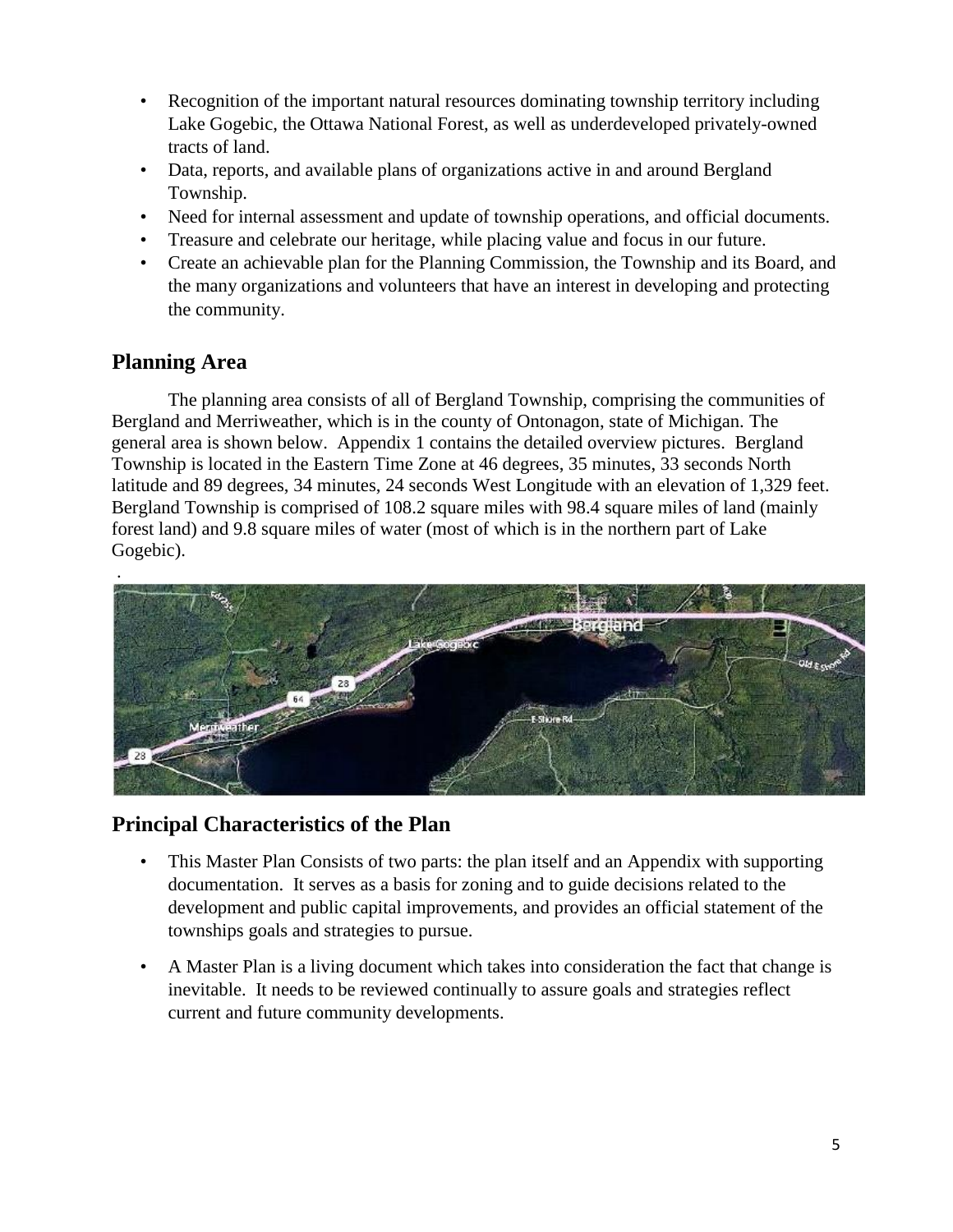- The Master Plan is an authorized document to inform decisions regarding:
	- What do we want our community to look like now, in five years, ten years, and what is the vision for 20 years in the future?
	- How will we get there?
	- How will we determine whether we have achieved our goals, and the best goals?
	- Planning enables communities to take charge of their future rather than simply react to changing conditions. It helps keep the focus on intended responses to various issues and maintain a balance between encouraging change and protecting the character of the existing community. It is therefore critical to seek and employ input from the community in its development.

## **Community Survey Results**

A community-wide survey was issued in July 2018 via mail. Out of 241 surveys issued, 61 were returned, which equates to 25% return.

Results indicated the township should focus on the following:

- 1 Investments and Improvements
	- Infrastructure- roads, water and sewer systems. 33 of 39 people that voted on this issue considered it the most important priority
	- Visual appeal of Bergland and Merriweather. 19 of 43 people that voted on this issue considered it a top priority, while 17 people considered it the second priority.
	- M28 Businesses was the third issue voted on, with 14 of 35 people that voted on this considering it a priority
- 2 Blighted properties in Bergland and Merriweather
	- Individual dilapidated buildings and properties throughout the township. 42 of 51 people that voted on this choice considered it a priority.
- 3 Bergland and Merriweather Parks interests and improvements supported include (voting for the following items was fairly consistent for all):
	- A fish cleaning station
	- Improve swimming beach
	- Vegetation management and beautification
	- Walking paths and gardens
	- Restroom facilities upgrade
	- Additional campsites at the Bergland Park
	- Picnic tables, and cement pad for Merriweather Park pavilion
- 4 Community services desired
	- Clean up events solid waste collection, household hazardous waste, and electronics. 45 of 46 that voted on this question considered this a priority.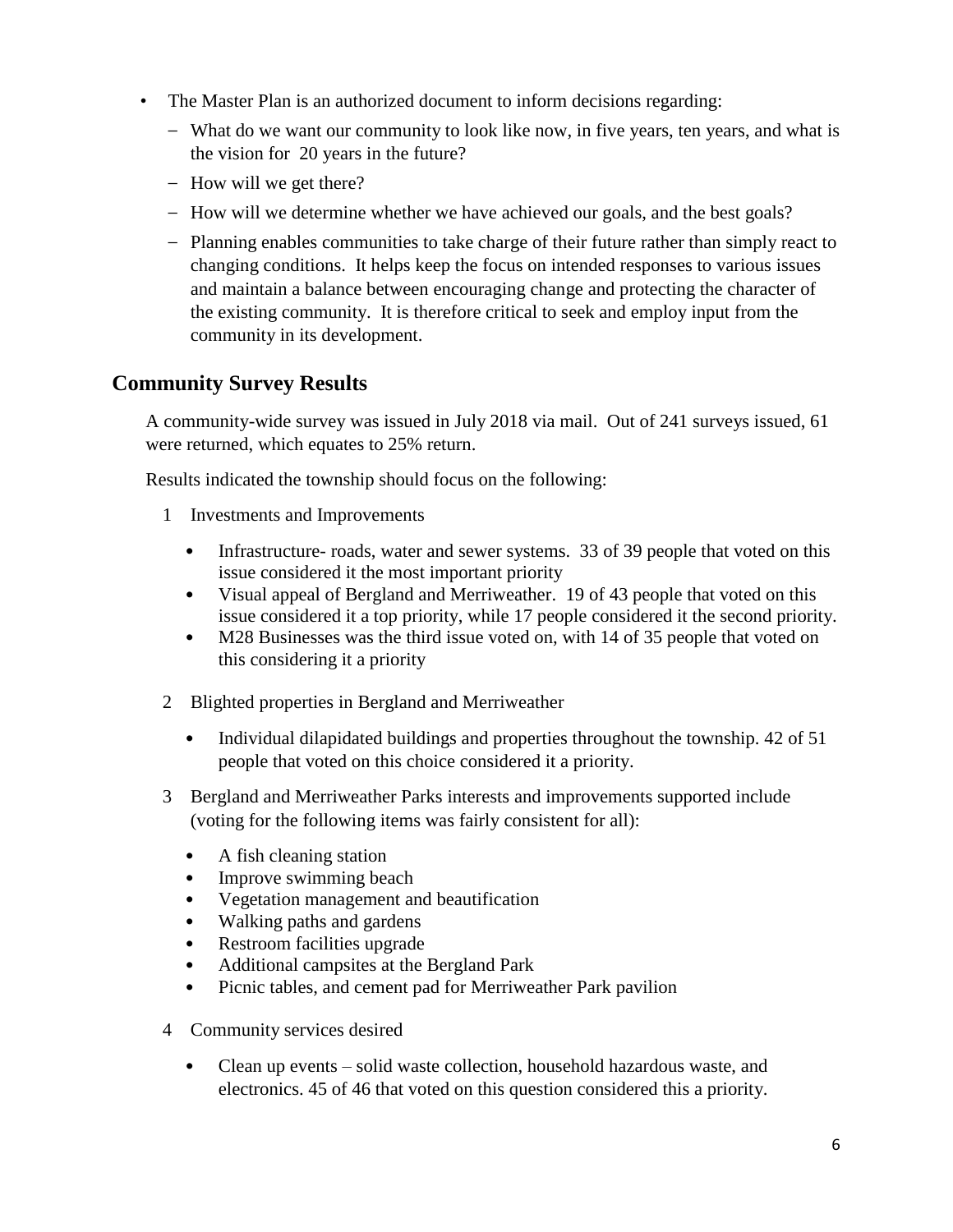- 5 New township hall and fire station with meeting and social gathering space
	- 44 of 59 voted yes.

## **Community Census and Housing Data**

According to the U.S. Census Bureau the population of the township was 550 in 2000 and 467 in 2010. 2016 Bergland Township census data estimates (source: United States Census Bureau website):

- 295 Residents
- An average age of 60.6 years, with 121 residents over the age of 65.
- Average household income of \$47,819, with a median household income of \$34,063 (median income eliminates outlier high and low data)
- Land values are stable.
- Most houses in the Township are older but along with the general economy are maintaining or slightly increasing in value.
- Houses purchased are usually either a residence, or vacation home.
- Many vacation homes are rented seasonally to tourist.

## **Bergland Township Property Information**

Information from Ontonagon County Tax Assessor, as of 05 November 2018:

- There are 278 homesteaded properties (also known as Principal Residence Exemption, PRE).
- 1052 Non-PRE's.
- 57 Vacant platted parcels; some parcels have multiple lots.

Assessed values are calculated at 50% of market value. Assessed values of Non-PRE properties in Bergland Township include secondary homes, vacant parcels, and lots. Average assessed values by area are:

- East Shore \$93,200
- West Shore \$73,700
- North Shore \$52,300

Home values have been increasing, but statistical data was not available to determine at what rate.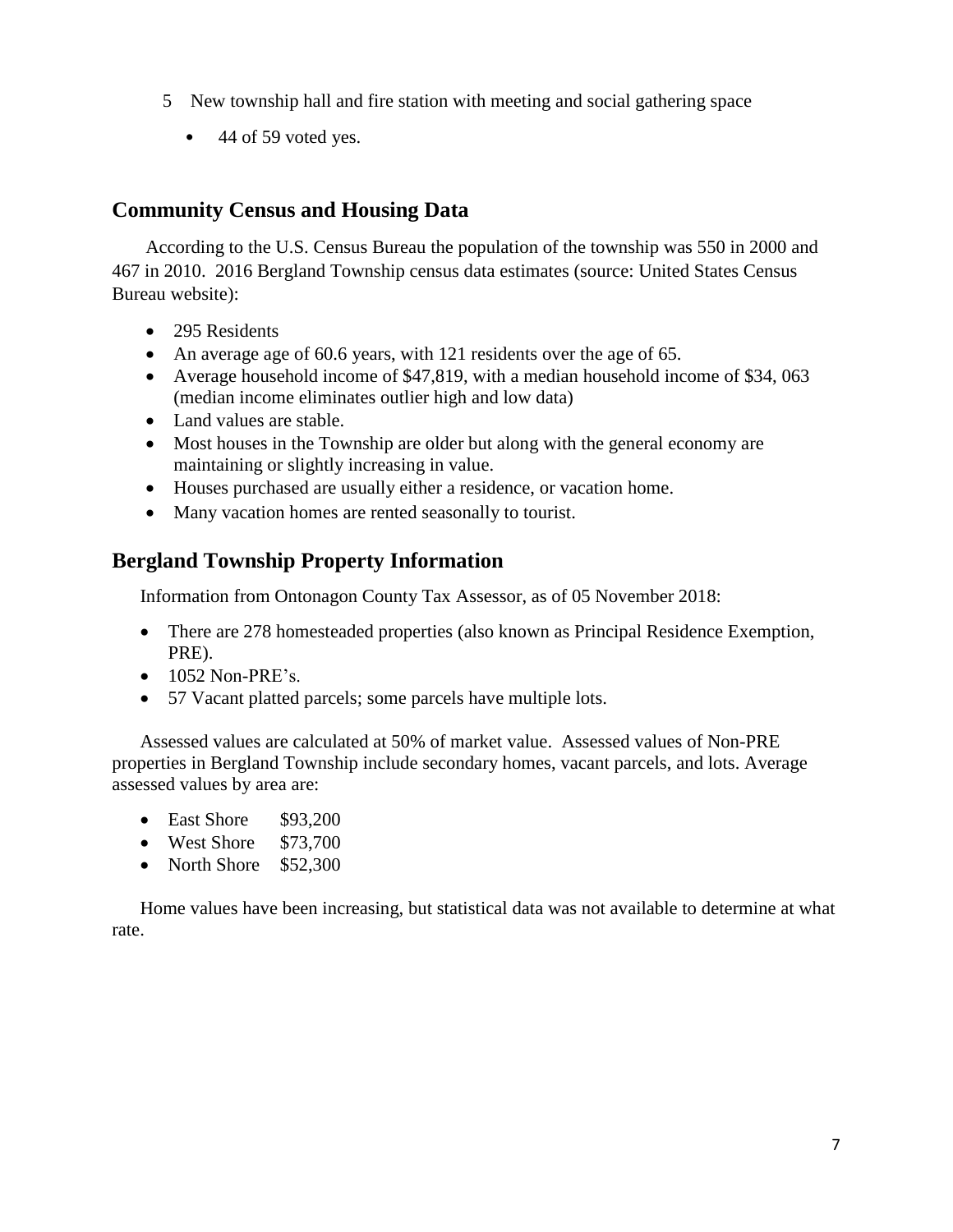## **Chapter Two: Community Overview**

#### **Statehood and the LaPointe Treaty**

The history of Bergland Township began long before man divided the area into states, counties, townships and such. It had its origin in the original formation of the very geography of the region. The bountiful waters, minerals, and vegetative resources were the foundation for the settlement of man. In 1837 Michigan achieved statehood. At that time the Ojibwa Indians occupied this region. The only commerce was fur trade with the Indians. Through the LaPointe Treaty on October 4, 1842 the Upper Peninsula and northern Wisconsin were purchased from the Ojibwa for the sum of \$875,000.00. The purchase opened the area to copper mining and Ontonagon County, which encompassed a huge area, began in 1843, holding their first elections on March 20, 1849. See Appendix 2, Map of Land Ceded Away in Treaties.

#### **Copper Mining and Early Road Transportation**

Mining began with the Minnesota Mine in 1848, the C.C.Cushman Mine in 1849 (renamed Victoria in 1858), followed shortly by the Norwich Mine in 1850. Over the ensuing years in excess of 100 mines were opened in the area with several along the northern Gogebic Lake region. With the mining came people and the need for roads, in addition to waterways, for transportation. September 28, 1850 saw the "Swamp Land Reclamation Project". The installation of culverts and building of roads was planned with this reclamation in mind and funded from this source. The first area road being Agogebic Road connected the Norwich with the NE corner of Lake Gogebic. The most noted area road funded by the project was Military Road from Rockland to Fort Howard, Wisconsin (1863 – 1872). Highway 45 now follows this general route. See Appendix 3, Copper Mining and Early Road Transportation.

Copper mining saw its hey-day from 1861-1865 during the Civil War. The end of the war saw copper prices drop drastically causing a great majority of the mines to close – most permanently. The White Pine Mine began its first workings as late as 1876.

#### **Pine Forestation: 1883 - 1905**

With the closing of so many area mines many workers moved on. Some folks, however, could not bring themselves to leave this beautiful land. These turned, in large part, to earning their living with pine forestry. In 1881 the Diamond Match Company was formed and began milling in the Matchwood area in 1883. The Diamond Match Company Road from Norwich south to 10 Mile Creek then southwest to the Wakefield Mine at southeast Lake Gogebic was opened in 1884. This is the same year that the railroad line from Watersmeet built the Gogebic Station five miles south of Lake Gogebic with Stagecoach Road heading north to the Gogebic (or White House) Hotel on Lake Gogebic. The Charlie and Bryan O'Rourke Stage Line traveled the route from Ontonagon to Lake Gogebic and in 1885 the Gogebic Hotel began offering pleasure cruises and transportation on the lake with the steamer the "Brandt".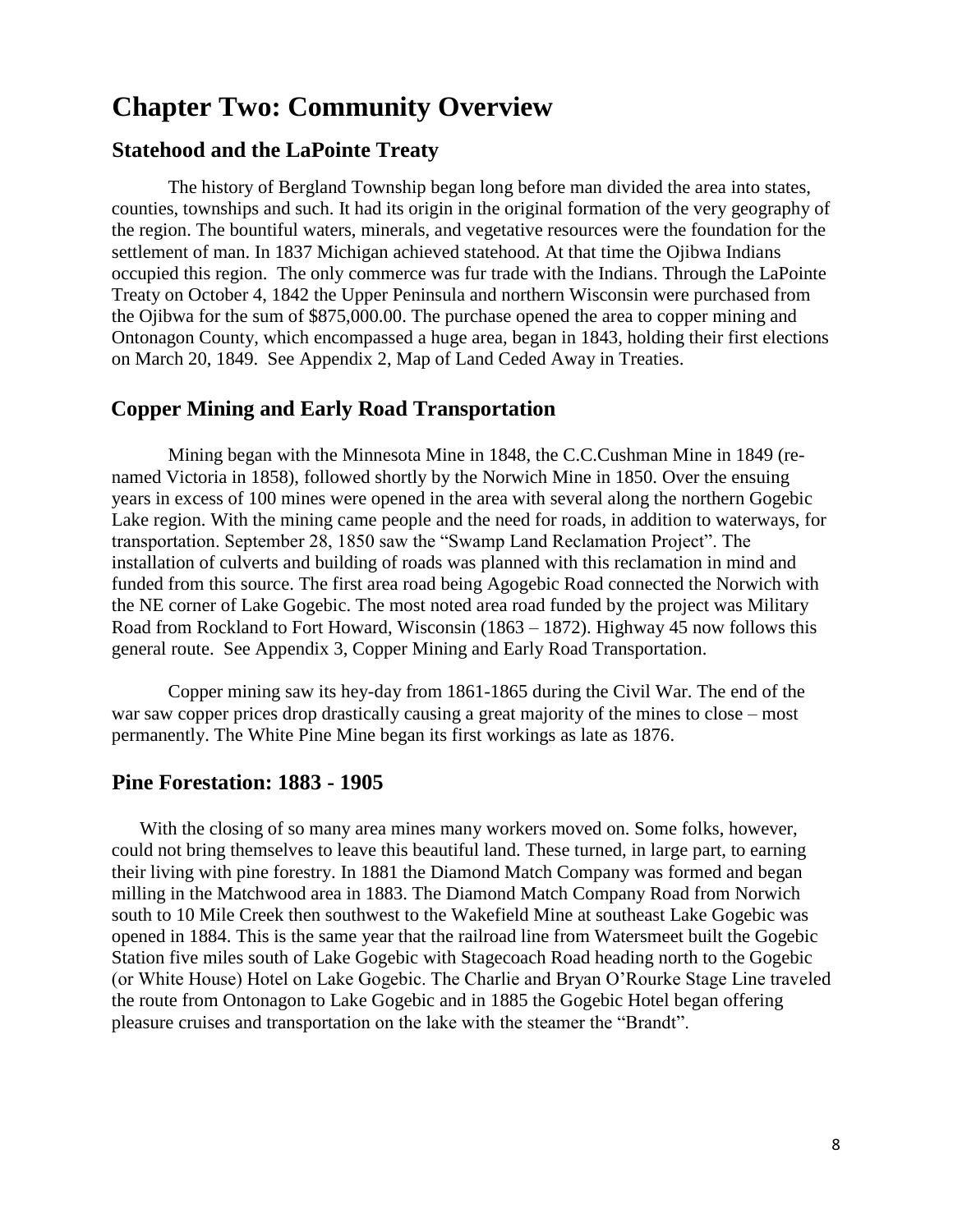**1883 – 1888 saw the building of the area railroads serving both the north and south ends of Lake Gogebic.** 



Railways opened the north shore of the lake to settlement. In 1894 catastrophic fires across the region accelerated logging operations in the burned areas. Burned timber was still usable if harvested quickly before insects ruined it. Over the next few years The Diamond Match Company continued operations, but as timber became scarce they quickly turned their interests to forestland in California. They soon abandoned the area leaving large quantities of logs in the Ontonagon River selling these to other parties for transport and milling. In 1905 they sold most if not all of their Michigan lands.



In 1888 the DSS&A Railway Company completed their Western Extension which ran along the north shore of Lake Gogebic. A small water tank station dubbed "Gwanach" was erected. The name Gwanach lasted only 3 months when it was formally named Lake Gogebic Station. The name changed again in 1891 to Ballentine having been named after an influential settler of the time. Ballentine had a post office with the 1900 census listing 65 residents. One of the industries in Ballentine was cutting quality ice from Lake Gogebic and shipping it by rail to Ewen. Lake Gogebic at that time covered just 12,800 acres. In 1911 Ballentine was re-named Korelock to promote a new area resort. The name lasted a short time when the village took back its proper name of Lake Gogebic Station. In addition to logging, ice making and a resort, the only other industry in the village of Lake Gogebic Station and surrounding area was a barrel head factory in 1920. There was, however, a very real and industrious settlement now known as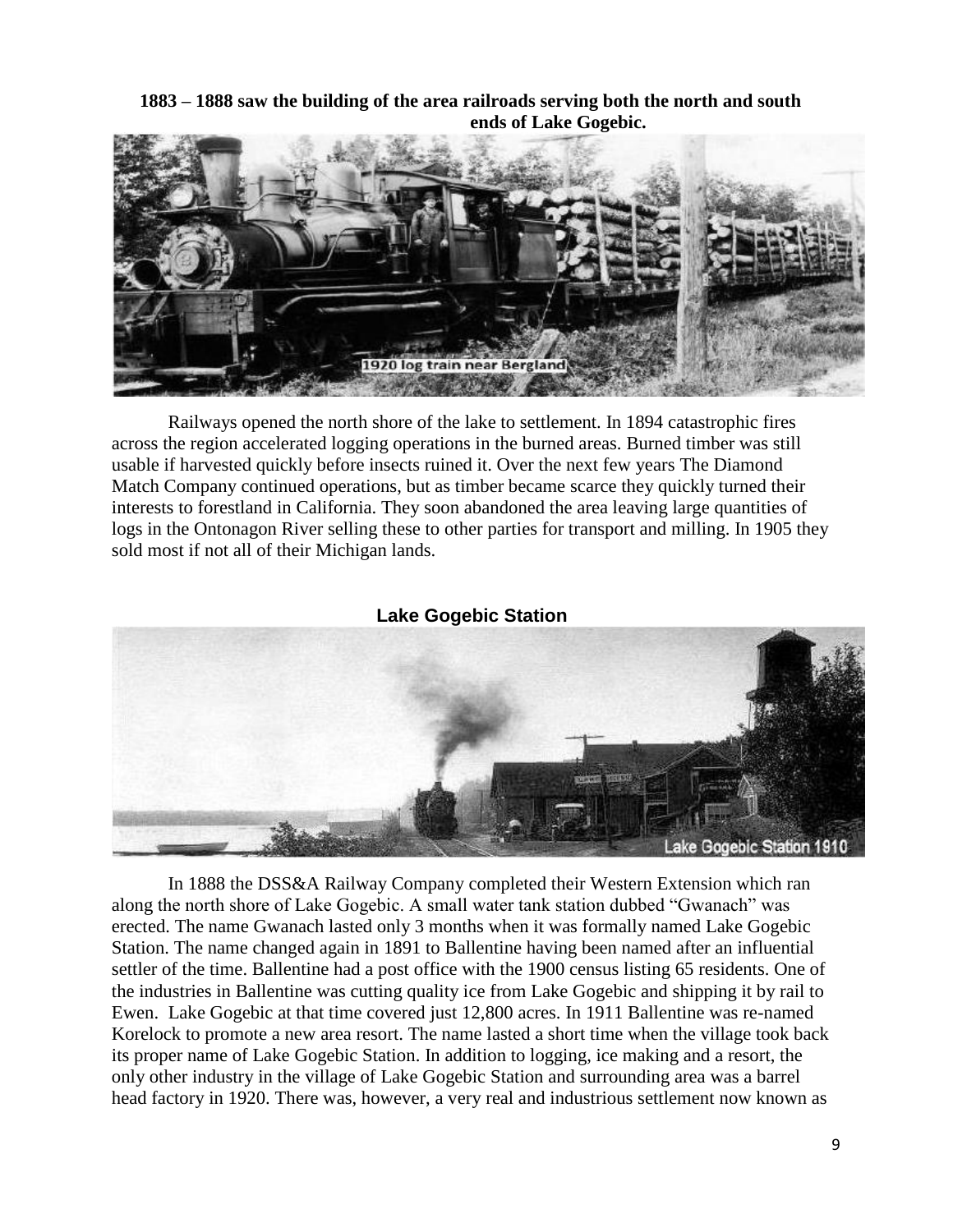Merriweather, complete with a church (1901), hotel, eatery, store, and school. The school was built in Merriweather on property purchased from the Haskins family.

## **Bergland Beginnings**

October 2, 1902 Gunlek A. Bergland platted the town of Bergland. Lake Gogebic Station does not fall within a platted area as it was located west of the Sandy Beach plat. By early 1903 the foundations of the town were in place. Bergland boasted a railroad depot with telegraph service, G.A. Bergland's Hardwood Lumber Mill, 2 hotels, a restaurant, a saloon, and the Matchwood Township Hall as well as various homes. In 1910 a well machine completed 9 town wells and cement sidewalks were introduced. Telephone lines were installed as early as 1911 although phones were not readily available to home owners until the 1950's.

The dam on Lake Gogebic was built in 1905 to facilitate more regular water levels for the operation of pneumatic power for the Victoria Mine. This caused many changes and difficulties for Bergland and property owners all around the lake. There have been many disputes over water levels over the ensuing years but lake levels are now maintained rather closely. Lake Gogebic currently covers approximately 13,400 acres.

School was originally held in the Shamrock Hotel. In 1904 Bergland's first dedicated school was completed. The original school was built on lots 3,5,7,9 & 11 of block 6 of the Bergland Plat. The school burned in 1911 and was rebuilt the following year. That schoolhouse lasted until it, too, burned in 1938. The Bergland High School was built on Block 3 of the Weidman Edition of the Bergland Plat in 1926. In the early 1980's Bergland hit on hard times and funding was no longer available for school operations. In 1984 grades 7-12 were sent to the Wakefield schools while grades k-6 stayed in Bergland. An annexation vote with the Ewen-Trout Creek school district was held in 1985 upon which grades 7-12 went to the Ewen school. All grades were sent to the ETC school in 1998 after the new school was built. The Bergland school was sold shortly thereafter.

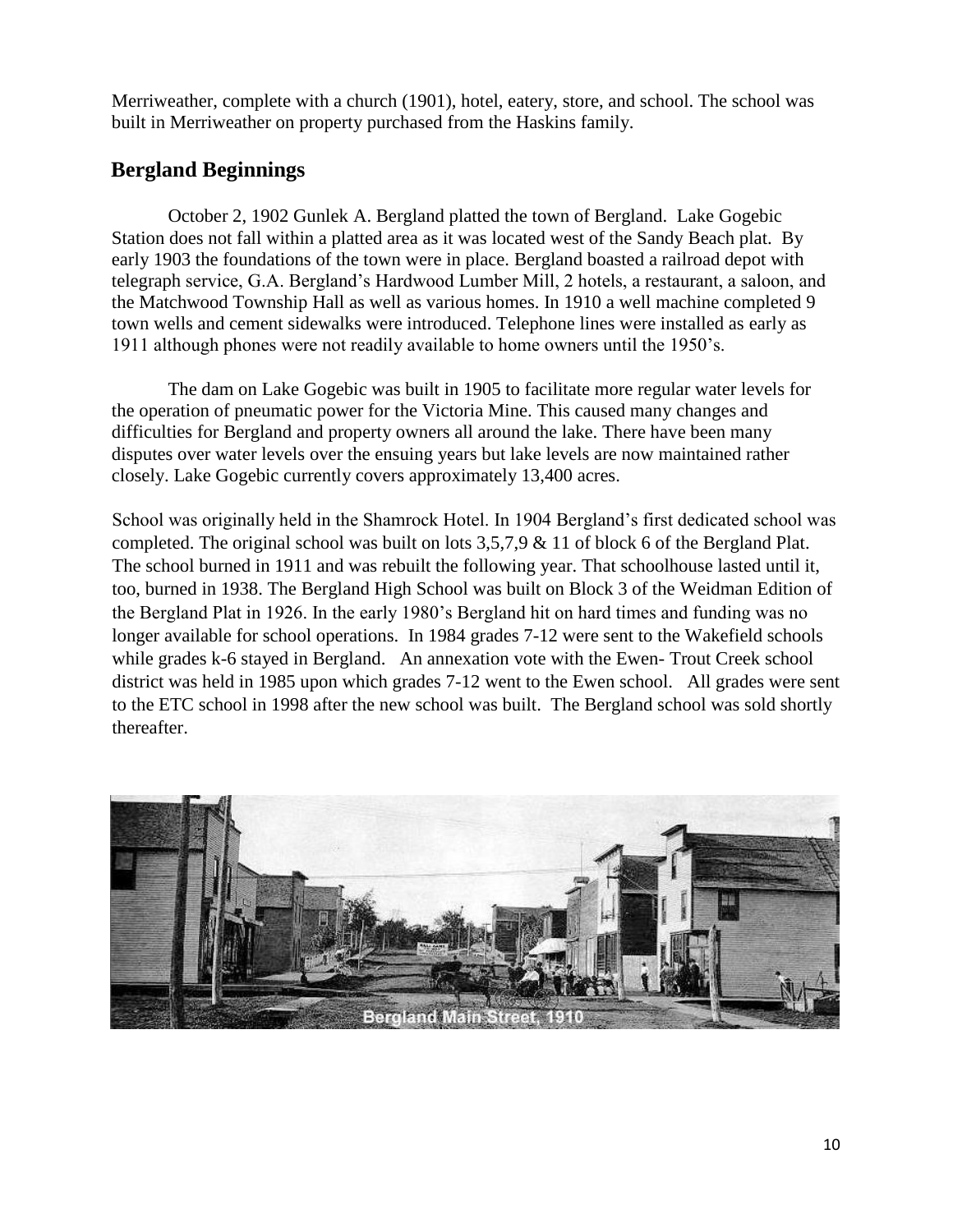## **Merriweather Beginnings**

The first residential homes to be built in the village were started in 1917. The Village of Merriweather became platted in 1924 being named after an early land and mine owner, Algernon Merriweather, who had purchased the land in 1859.

The village started out as a lumbering town with the townspeople working in the woods and nearby sawmills. Later it became a residential town for the copper miners who worked at the nearby White Pine Copper Mine in White Pine, MI. The mine was started in 1954 and at its peak employed approximately 3000 workers. The White Pine mine ran for over forty years closing down in 1997. Lake Gogebic was an important transportation hub for Indians, trappers, and settlers with the Merriweather area used as a summer camp ground by the Chippewa Indians. There are still artifacts in the area from that time.

About 70% of the town population is now made up of retired workers with the working families having to leave the area to survive. Many of them hope to return here after retiring as this is where their family roots are.

Centrally located in the Village of Merriweather the town hall was built by the townspeople in 1947 and used for weddings, dances, and town meetings. A well was put in (approximately 1920) with the well water being used by the townspeople and horses for many years. The townspeople built the basketball court for the youth of the area. The handicap railings and ramp were installed later by the Township with the building being used as a voting precinct and meeting hall until 2008. The outdoor flagpole was put up in 2009 by the Merriweather Community Center when they took over the hall. The building was about 90% original.

The Merriweather Community Center was returned to Bergland Township in 2015 due to the group being unable to meet its financial obligations. The Fire Department razed the building in a training exercise in 2016 and a pavilion was erected on the site in 2018. The pavilion is used by the community for local gatherings and events.



The Village of Merriweather is located 3 miles west of the Village of Bergland.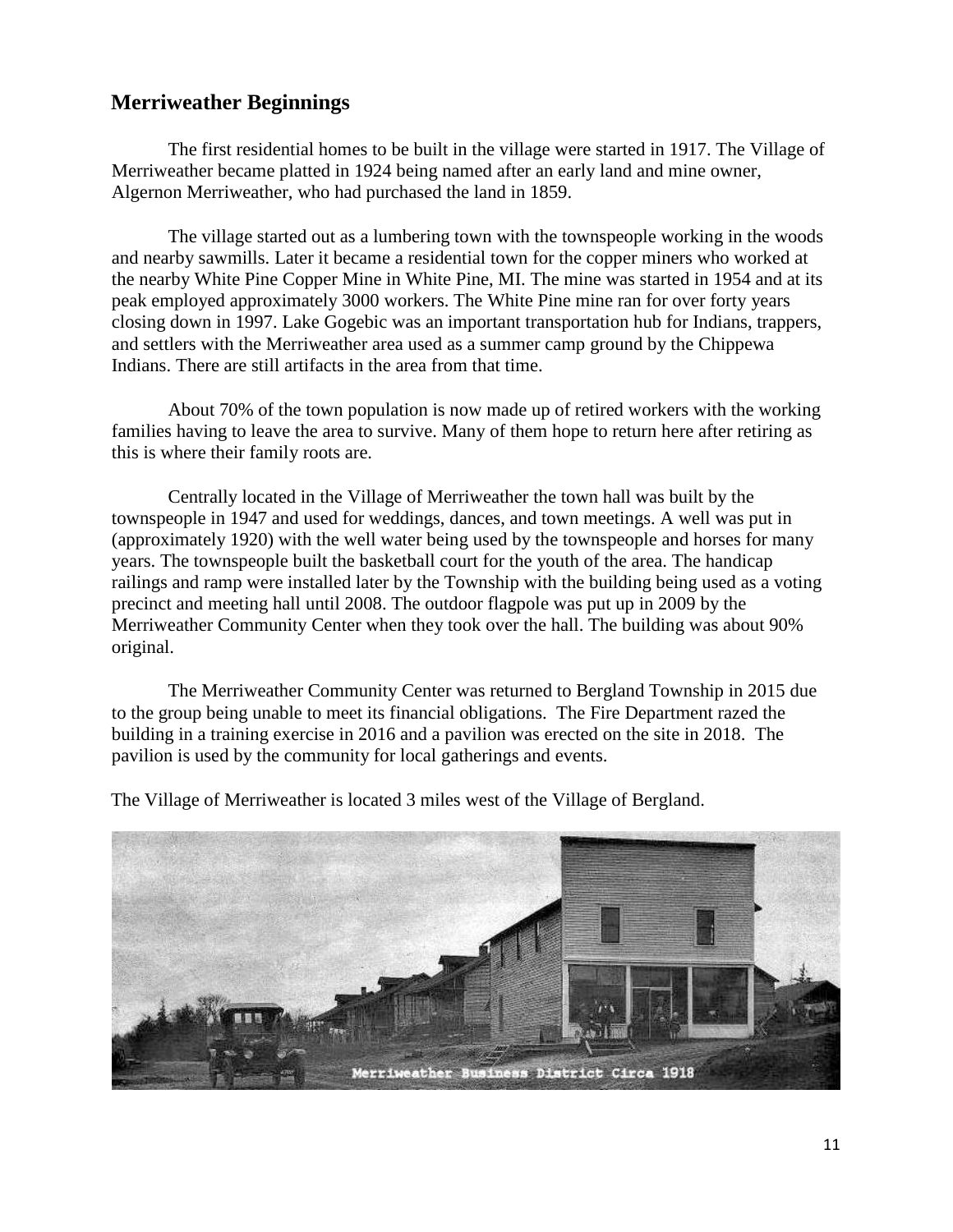## **The Formation of Bergland Township**

Bergland Township was formed from the Western ½ of Matchwood Township on March 12, 1912. This change was made, in large part, so that people wouldn't have to travel so far to participate in government affairs, such as voting. Roads at that time were still very rough and at times impassable.

Eleven platted areas have been recorded in the Township with an addition to the Bergland Plat. See Appendix 4, Bergland Plat Maps.



Two individual communities have sprung from these platted areas: Bergland (1902) near the northeast end of Lake Gogebic and Merriweather (1927) near the northwest corner of Lake Gogebic. Both community's built town halls, schools, churches and businesses to serve their respective communities. While Bergland has maintained status as the primary community, Merriweather residents have contributed greatly to the development of the township and retain great pride in their historical achievements.

The fire of 1922 destroyed most of Block 1 (the main business district) of Bergland. The town quickly rebuilt. In the 1930's several churches were built and over the coming years businesses abounded and thrived. Logging, agriculture and tourism formed the basis of the area's economy for all of Bergland Township's early years. The Bergland Mill was sold and renamed twice until it closed its doors in 1958, and the Bennett & Braun Mill was located in the township as well. In 1954 the White Pine Copper Mine had gone into full production and the dynamics of the area began to change. Telephones became commonly available to homes in 1953. Natural gas was installed in 1960 with the Alaska Natural Gas Pipeline crossing through Bergland Township in 1967. The first sewer project was completed in the town of Bergland in 1970.

Other utilities which should be mentioned are cable TV in the 1980's and from 1995 – 2005 cell towers were erected. Some internet service providers also make use of the towers. A new sewer project extending service from Bergland through Merriweather and to the Ontonagon County Park was completed in 2012.

Roads became far more important as the population increased. In 1950 the "worst road in Upper Michigan" between Tula and Wakefield underwent a major rebuild, becoming one of the area's best sections of road. In 1960 the road to White Pine (Highway 64 North) was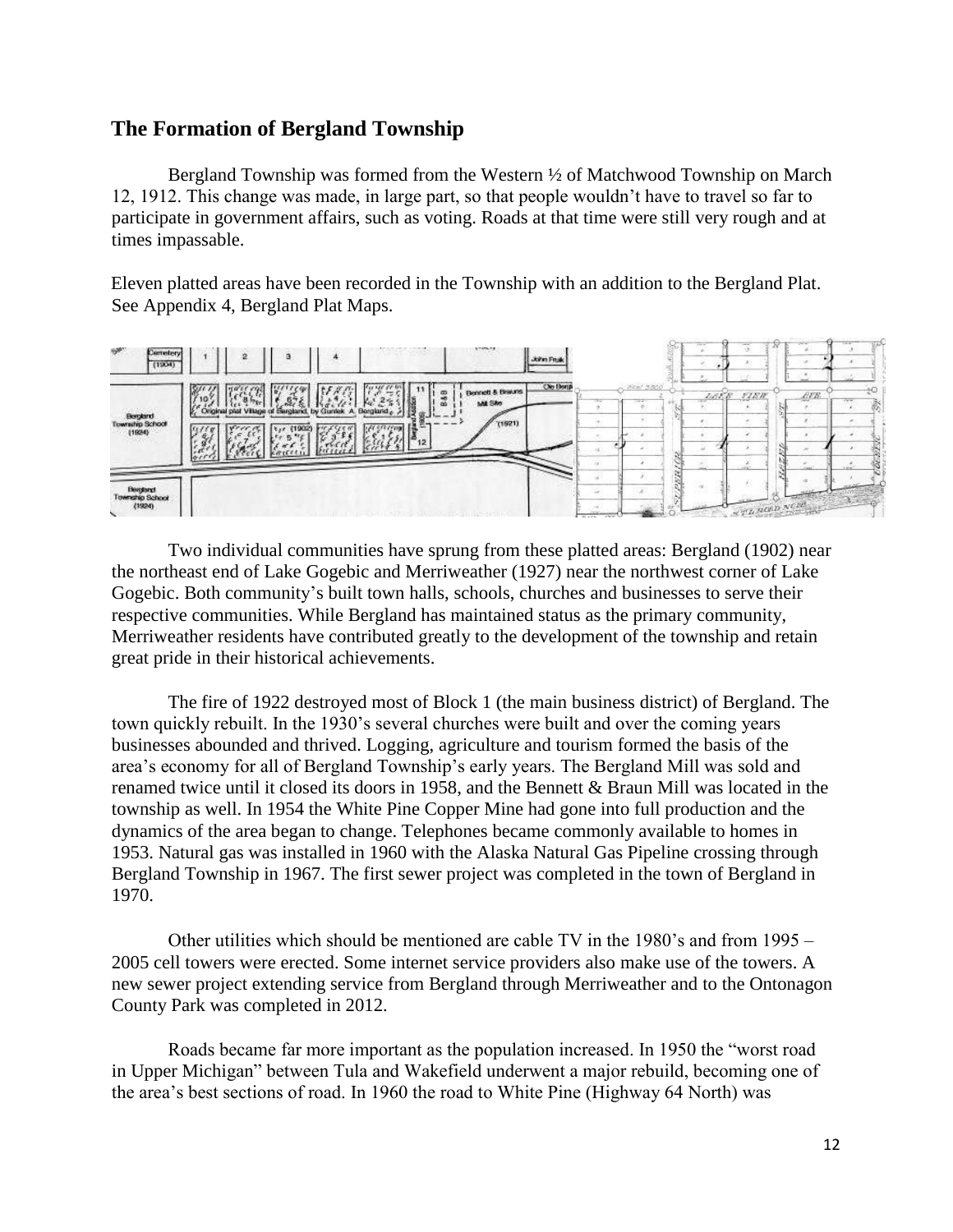relocated and hard surfaced for the first time. In the late 1970's or early '80's the Ontonagon County portion of East Shore Road was completed; the entire road was paved.

Businesses continued to thrive and the whole area grew. The White Pine Copper Mine at one time employed 3000 workers, closing for good in the 1990's. This influx of workers gave a tremendous boost to the local economy. Thirty years later locals still wistfully speak of the golden years of the White Pine Mine. Though the refinery continued to operate after the mine closed, the economic base suffered a terrible blow. Businesses began to fail and close their doors.

Industry and other businesses come and go, but the beauty of Bergland Township remains, and with it the people who have become the caretakers of this fine land. Many of our residents are descended from the original settlers of these parts. Joining them are the pioneers of today who have fallen in love with all the area has to offer and put down roots of their own. Industry currently consists of some limited timber cutting, log handling, and ever enduring tourism, the foundations on which our community was built. As our population has matured we have also developed a budding retirement community. There is strong potential for economic growth in both tourism and in retirement based business.



## **Chapter Three: Land Use**

Lake Gogebic and its impact to the logging business and the transportation of lumber have shaped the existing land use in Bergland Township. The town of Bergland was platted in 1902 in order to build and operate a lumber mill on the North East side of what is now known as Bergland Bay. The town of Merriweather was platted in 1924 on the North-West side of Lake Gogebic. Once the old growth pine forests were logged off the significance of lumbering to the community declined and has led to the Townships current function as a residential and recreational community.

#### **Bergland/Merriweather Townsites**

The Bergland townsite consists of approximately 620 acres of land North and South of M28 from its Junction with M64 mainly to the East. It includes a mix of land uses including single family residential, commercial, the Bergland Township Park a DNR managed Lake access site and the Gogebic Ontonagon Intermediate School District offices. The townsite is serviced with municipal water and sewer service.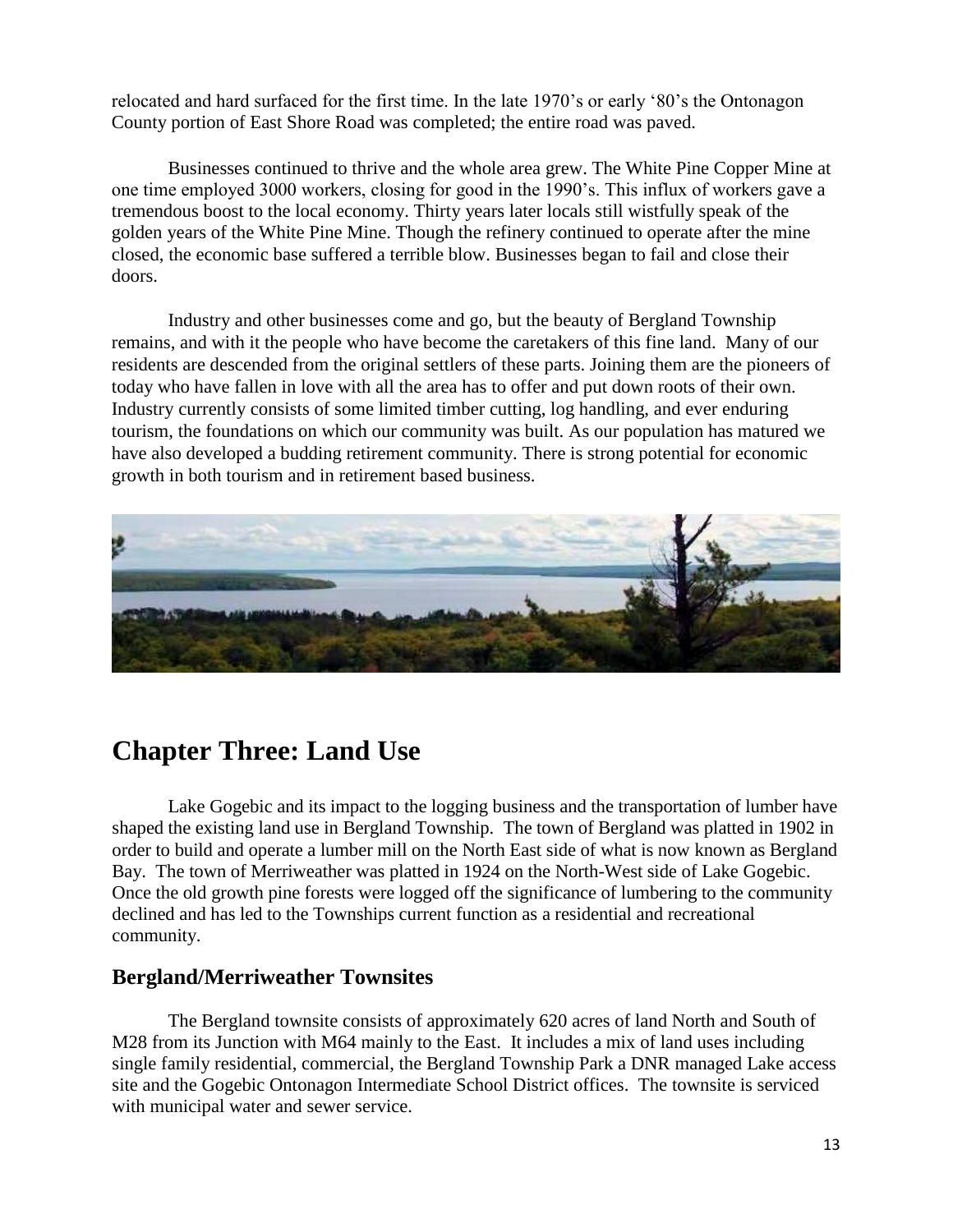The Merriweather townsite includes a mix of land uses including single family residential and commercial properties as well as a community park. The townsite does not have municipal water but does include sewer service.

#### **Lakeshore/Resort**

The shoreline of Lake Gogebic has been developed with cottages, camps, year around homes, transient housing, resorts, the Bergland Township Park and the Ontonagon County park. Most of these dwellings have private wells and septic systems.

## **Private Forestry Agriculture**

The Ottawa National Forest is the predominant land use in Bergland Township with significant other land being owned by private commercial logging entities. The Commercial Forest Act (CFA) enables enrolled land owners to tax breaks and make CFA land available for public access for hunting and fishing. See Appendix 5, Commercial Forest Program Area Maps.

The Michigan Commercial Forest (CF) program provides a property tax incentive to private landowners to retain and manage forestland for long-term timber production. It is a voluntary program; participating landowners may withdraw from the program at any time. The CF program is administered by the Michigan Department of Natural Resources (DNR). The State of Michigan makes an annual payment to the County Treasurer equal to a specified rate on behalf of the landowner.

The landowner must have a forest management plan written by a registered forester or natural resources professional. The plan must describe how the listed land will be managed and include a schedule of treatments, such as reforestation and timber harvesting.

Listed land must be open to the public for fishing, hunting, and trapping by foot access.

According to Michigan DNR Commercial Forestry data, as of November 2018 there was 29,373.96 acres of privately owned land in Bergland Township enrolled in the CF program. All of the acreage enrolled has a potential for future development and uses other than standing timber.

## **Public Forestry Agriculture**

Forests in Michigan are managed for timber production, wildlife habitat, watershed protection, biodiversity conservation and recreation. Michigan forests have always supported local and state economies by generating jobs and income.

Forests around Bergland provide wildlife habitat survival for bear, deer, wolves, coyotes, fox, bobcats, fishers, porcupines, eagles, owls, birds and many more species that make the forest home.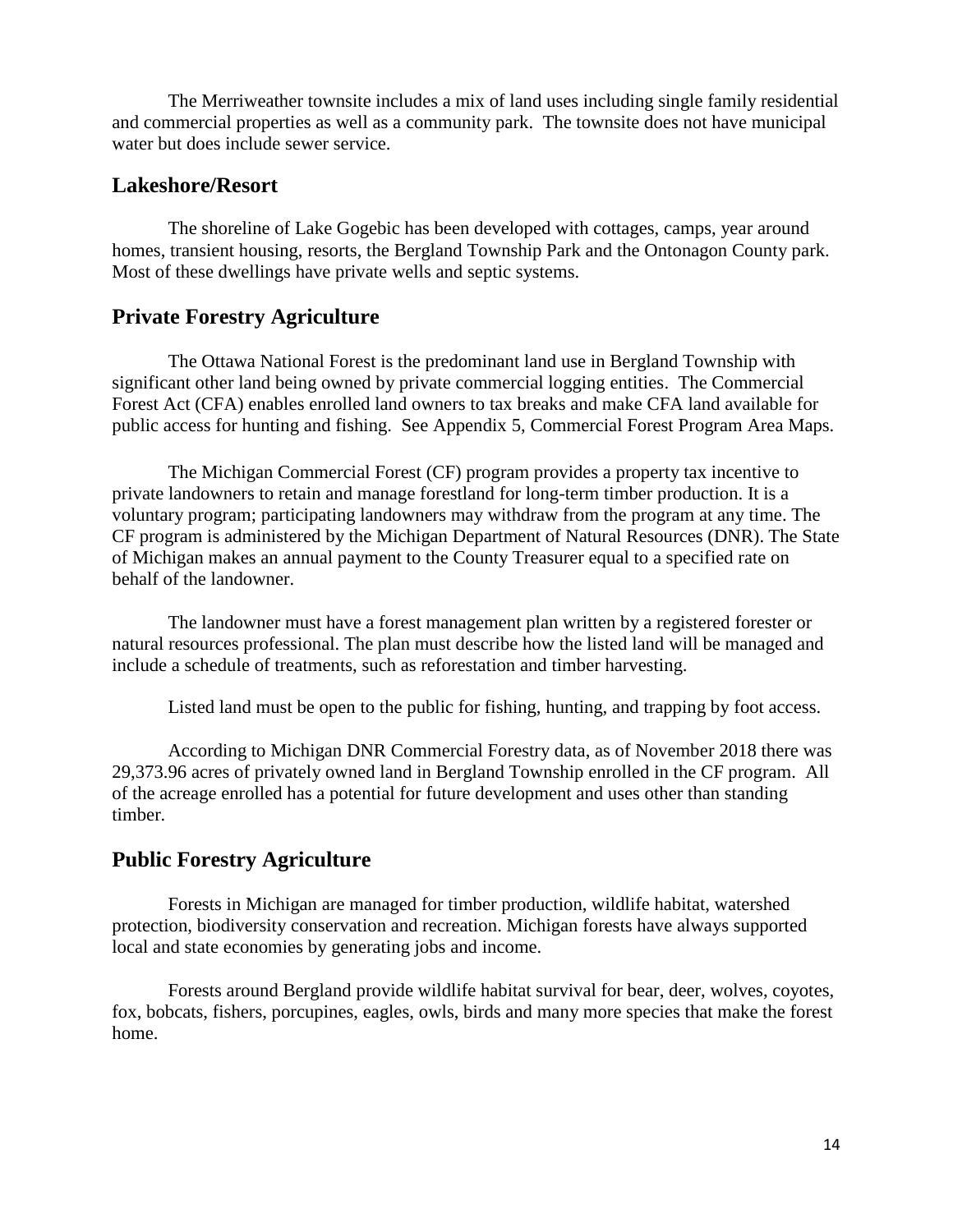#### **Ottawa National Forest Projects with Impacts in Bergland Township**

The Ottawa National Forest actively manages the resources of the Forest - from the soil to the timber and plants that grow in that soil to the minerals underground. Although the state of Michigan manages the wildlife populations, the Ottawa National Forest manages the habitat on national forest land to provide optimum cover and food for the many species of birds, animals, insects, amphibians, and reptiles that call the Ottawa National Forest Home. Forest management continuously conducts surveys and testing to ensure that the policies enacted are consistent with the survival of wildlife.

## **Bergland-Presque Isle Timber and Vegetation Project**

A project in early stages currently dubbed the Bergland-Presque Isle Project is in the scope and planning stages. The project will focus on forestry management for timber sales, while incorporating vegetation plantations to support wildlife populations and diversity.

The Environmental Analysis is planned to begin in 2019, with a final project decision signed in March of 2021. The analysis will draw conclusions of standing timber health and populations, harvest needs, cultural and botanical surveys, and potential for native pollinator plantings.

The Bergland Presque Isle project area goes both north and south of M28. There are a total of 60,255 acres inside the project boundary. 33,328 are Forest Service (FS) acres and 26,927 are Non-FS. (Nothing would occur on the Non-FS lands but they are included in analysis for cumulative effects. The management areas are 2.1, 2.2 and the Presque Isle river corridor which is 8.1. Depending on information gathered for this project, the river corridor may come out if there are no roads slated for decommissioning, or open/close on the Ottawa's Motor Vehicle Use Map (MVUM), nor any other pending associated projects in the corridor. No vegetation treatments are planned for the corridor.

Very few collector roads access the area. Ottawa Forestry Geographic Information System data can help identify past timber sales for the area, especially the Bergland district. This may help identify how wood was previously hauled out of the forest.

## **Forestwide Designated Motorized Use Project Baraga, Gogebic, Houghton, Iron, Ontonagon Counties**

The USDA Forest Service is proposing to make designation changes to some motorized access routes in the Ottawa National Forest. These changes are proposed to modify the Ottawa's motorized access system to be responsive to the public's request for access, as well as provide a system that is safe and more effectively managed. This project is called the Forestwide Designated Motorized Use Project.

Improving motorized access is responsive to concerns raised, while also providing benefits of an enhanced access system that is safe and more effectively managed. There is a need to proactively designate, and clearly identify, the roads and trails that can sustain motorized traffic. This would assist to keep motorized use on routes allowed for such use, which ultimately can protect resources in those areas where no access is allowed.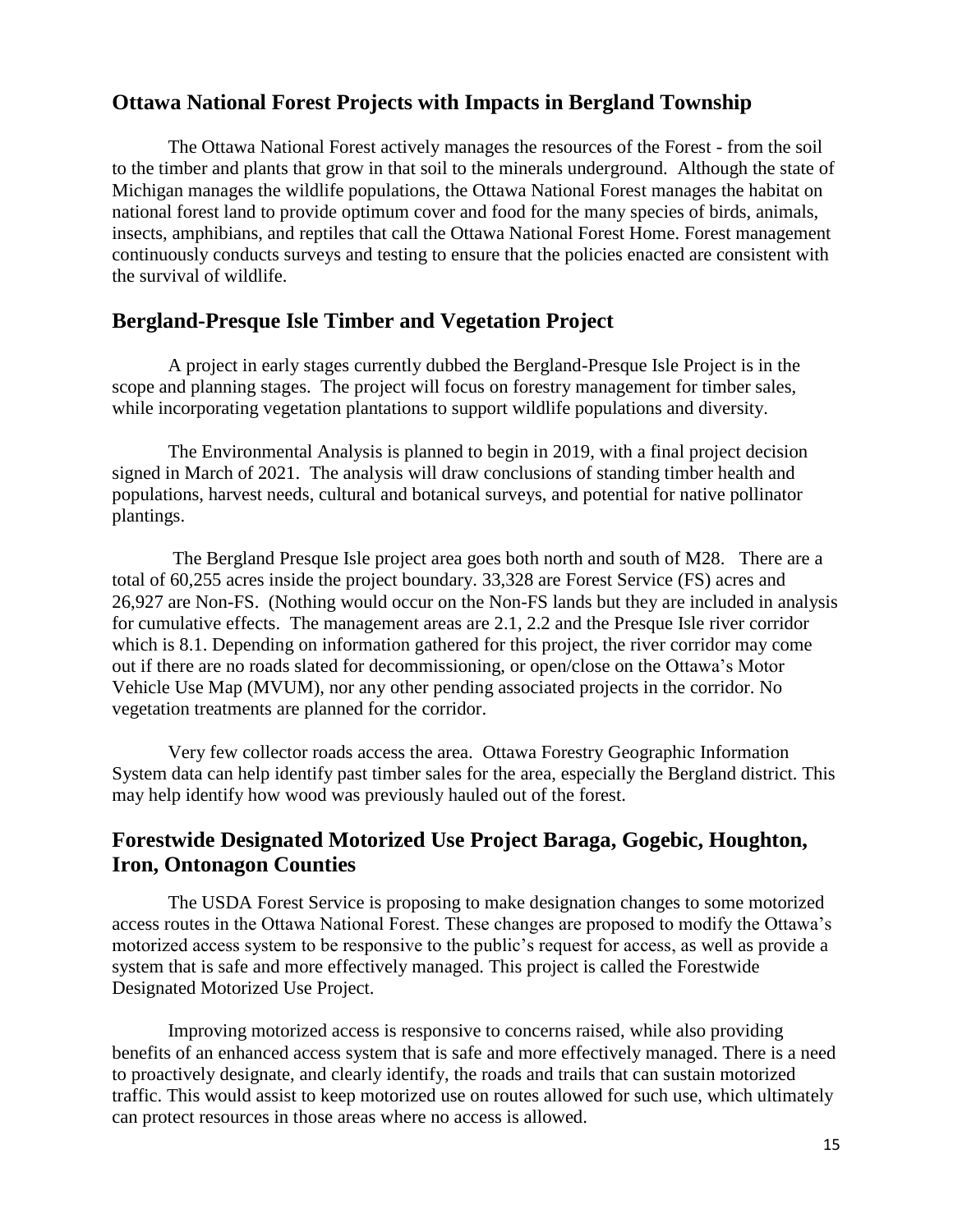Once implemented, access changes will become part of the Ottawa's MVUM. The MVUM is a required publication that the Forest Service produces to display the authorized public access system, by motor vehicle type.

### **Climate Change Impacts**

According to the current Michigan Department of Natural Resources Western Upper Peninsula Regional State Forest Management Plan, climate is as fundamental to forest communities as soil or hydrology. Since the 1980s, the climate has been changing faster than it has in recorded history. The best available climate science indicates that past trends will continue. In that context, some impacts of these trends are very likely or virtually certain: • Ecosystems will change across the landscape – this may include changes in location and/or

changes in composition;

• Boreal and sub-boreal species are likely to be extirpated or increasingly isolated in cool lakeeffect microclimates;

• Forest succession will likely change, making future trajectories increasingly unclear;

• Forest productivity will change, driven by changes in CO2 fertilization, water and nutrient availability, local disturbances and species migration;

• Seasonal distribution of keystone species such as deer and wolves will change with decreasing snow fall and increased midwinter snow melt events;

• Exacerbation of existing threats and new interactions between threats are likely to be the most obvious effects of climate change; and

• Many current management objectives and practices will face substantial challenges.

## **Land Use Goals and Strategies**

Information from the United States Department of Agriculture Natural Resources Conservation Soil Survey in general indicates the "downtown" area of Bergland, as well as residential areas within the Township are generally surrounded by soils with saturated zones at or near the surface, or stony slopes, all limiting building opportunities. See Appendix 6 for excerpts from the report.

Individual sites, and zones under development consideration must be more closely studied to assure good design of sites and supporting infrastructure, as well as protecting wetlands and groundwater.

**Goal**: Enhance our image as a vibrant community

#### **Strategies**

- 1. Develop blight inventory with prioritization for resolution
- 2. Evaluate current zoning enforcement process and results
- 3. Assess township properties, promote properties for sale that qualify for tax incentives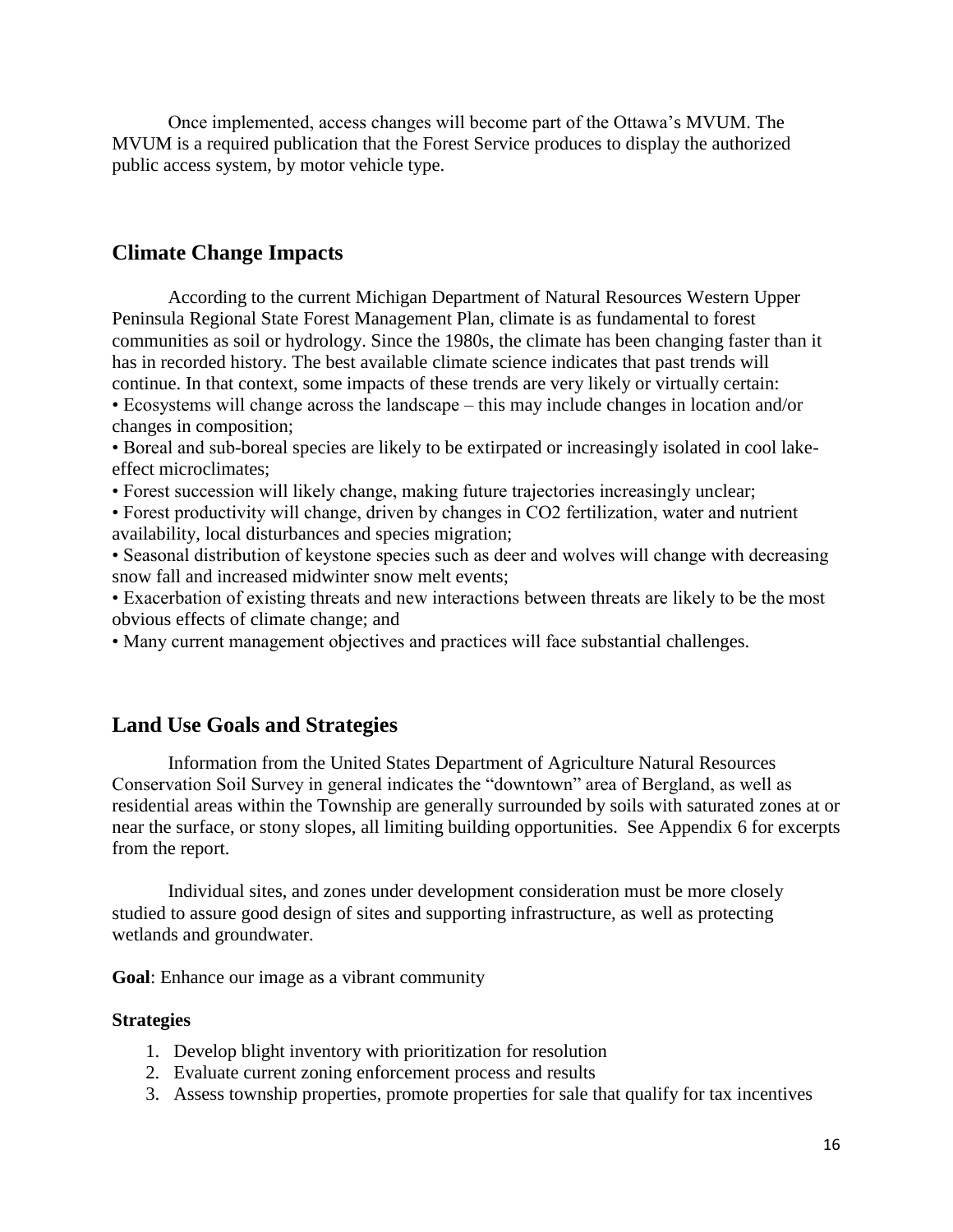- 4. Work to improve the visual appeal of the main streets in Bergland, Ash, Pine and Railroad. Consider decorative lights, fixing sidewalks, paving.
- 5. Consider beautification projects, i.e. flowers beds, and visually appealing street lighting in strategic locations.

#### **Goal: Improve the health and well being of residents and the community**

#### **Strategies**

- 1. Organize with senior organizations, and other civil groups for community events such as mental health classes, exercise classes, and a hosted group meal preparation for participants to prepare meals to take home.
- 2. Organize community volunteers to help neighbors in need, such as leaf raking, small house repairs, shoveling snow, and welfare visits.
- 3. Consider civic events with local organizations to increase visibility and awareness, i.e. Fire Department training for First Aid, CPR and AED usage, Lake Gobebic Improvement Association for boat washing and invasive species management.
- 4. Study feasibility of Community Waste Collection Events Household Hazardous Waste, Solid Waste, Electronics, Paper Shredding, Pharmaceuticals, Old Ammo, Tires. These events may be organized with other communities, or Ontonagon County, or sponsored by corporations or local vendors.
- 5. Organize fresh produce opportunities from suppliers to the community or other locally produced goods. Investigate sponsoring a Farmer's Market type event.

## **Chapter Four: Infrastructure and Community Facilities**

#### **Water**

A 1967 report on Public Water and Wastewater systems stated that there were 2 existing 8" wells and the pumps and equipment were <5 years old. The water system was upgraded in 1998. The engineering contractor was UP Eng. Wells #3 and #4 were upgraded, Wells #1 and #2 were abandoned and additional water main was added. At that time there were 127 residential users of the system and 28 commercial users.

#### **Wastewater**

Bergland Township owns and operates a sanitary sewer system which includes a 3-cell facultative lagoon system located 1.5 miles to the East of Bergland. The lagoons are permitted to discharge twice a year to the West Branch of the Ontonagon River under NPDES Permit MIG589000. The system was last upgraded in 2012 with the addition of the Merriweather extension. As a part of the Merriweather extension project Coleman Engineering conducted a Lagoon System evaluation in 2016, see Appendix 7, Excerpt from Coleman Lagoon System Evaluation.

The Merriweather extension was driven by recognition that septic systems were failing on the north side of the lake and impacting Lake Gogebic, see Appendix 8, Western UP Health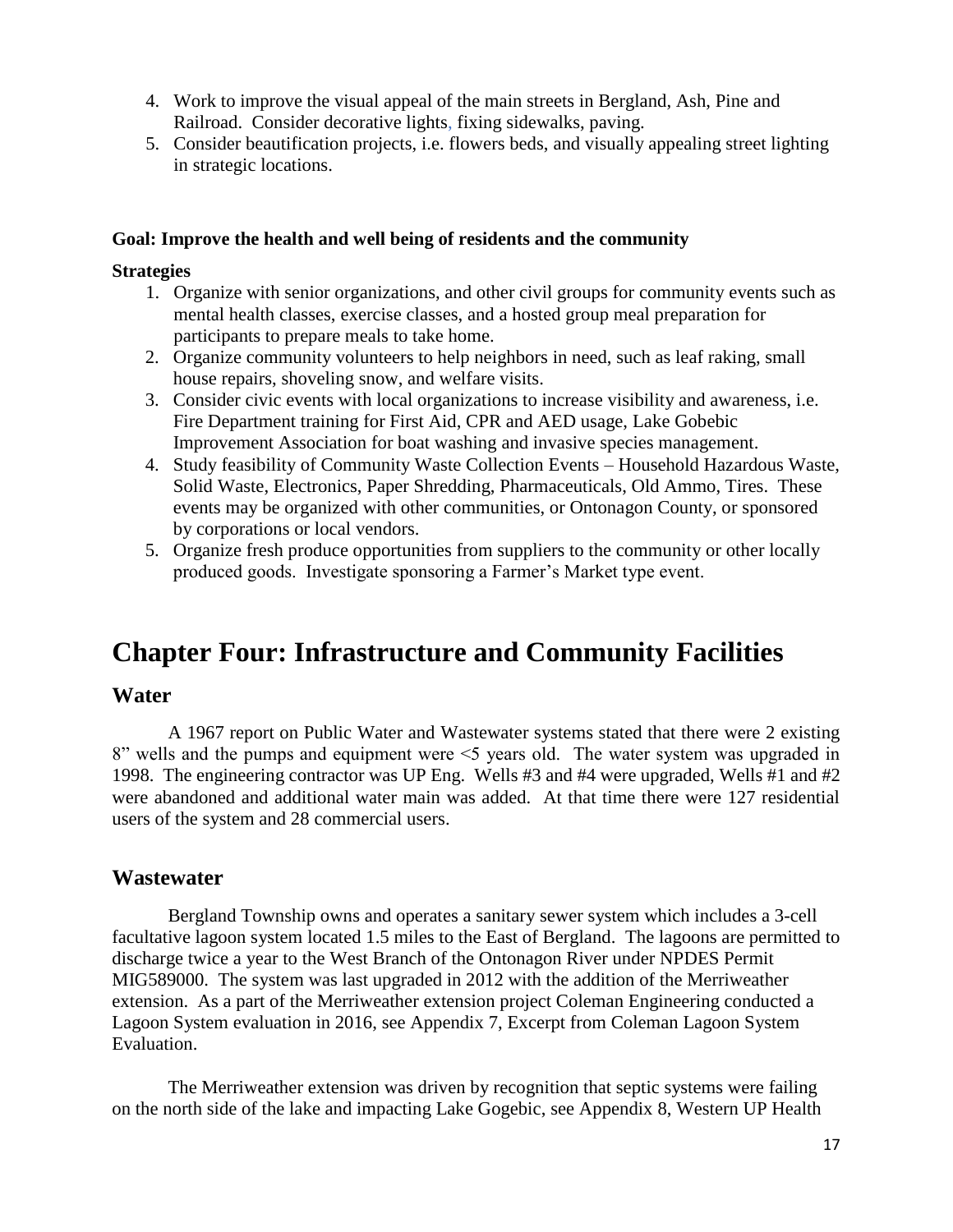Department letter from 2009 and an excerpt from a Coleman Engineering feasibility study. The project design was done by C2AE and they issued a project report dated 7/17/12 titled 12-0013 Bergland Twp SRF Project Plan, see Appendix 9.

As a part of the Stormwater, Asset Management and Wastewater (SAW) Grant funded by the Michigan Department of Environmental Quality (DEQ) for the sewer extension work Coleman developed Asset Management Plans (AMP) for both the sanitary sewer system and the wastewater system. Executive summaries of both these reports can be found in Appendix 10. A smoke test study and camera inspection of the existing sewer system was done by Coleman Engineering in late 2017. The results of this analysis can be found in the report.

The concern with septic performance potentially impacting Lake Gogebic exists with all properties on the lake in both Bergland and Marenisco Townships. Many Lake properties do not have access to city sewer and use on-site treatment systems. On-site septic systems built prior to 1976 did not have to meet state or local standards. Currently, on-site septic systems are not inspected to determine function. Discovery of failing or under-performing systems is determined through real estate sales if the loaning bank or purchaser requires an inspection, or a building code addition is added to a house, a complaint is lodged, or the owner self-determines. Many properties were built prior to standards, and there are camps and cabins on and off the lake that still use an outhouse, with unknown drainage flow or piped systems.

Lots less than an acre must meet the building code and receive a variance from the Western Upper Peninsula Health Department to be installed. Furthermore, many lots only have room for one system – once a system fails, or may need to be added on to, there isn't available space on the property due to lot size or encroaching wetlands.

#### **Stormwater**

Bergland Township also operates a stormwater system located in the residential area south of Highway M28. The system consists of 23 stormwater structures, 6 outfalls and approximately 3,000 ft of stormwater piping located within and along the roadways. A copy of the executive summary of the Stormwater AMP can be found in the Appendix.

#### **Communications**

Bergland Township enjoys the same modern technologies available to the rest of the nation. Electricity and telephone are accessible to all. Natural gas is available in Bergland with several providers of LP gas serving outlying areas. Cell Phone towers provide reasonable coverage for the township. Cable TV is available to most along Bergland's M-28 corridor with satellite TV service available to others. There are several options for internet service. Many local businesses also offer high speed Wi-Fi.

## **Township Owned Buildings**

The Bergland Township Hall is located at 101 Pine Street in the platted area of Bergland. This building houses the township offices, the fire hall for the volunteer fire department and a community meeting room used by many in the community. This building was built in 1955 and needs significant repairs. A voter referendum to upgrade the Township offices and Fire Hall was submitted and defeated in August 2010.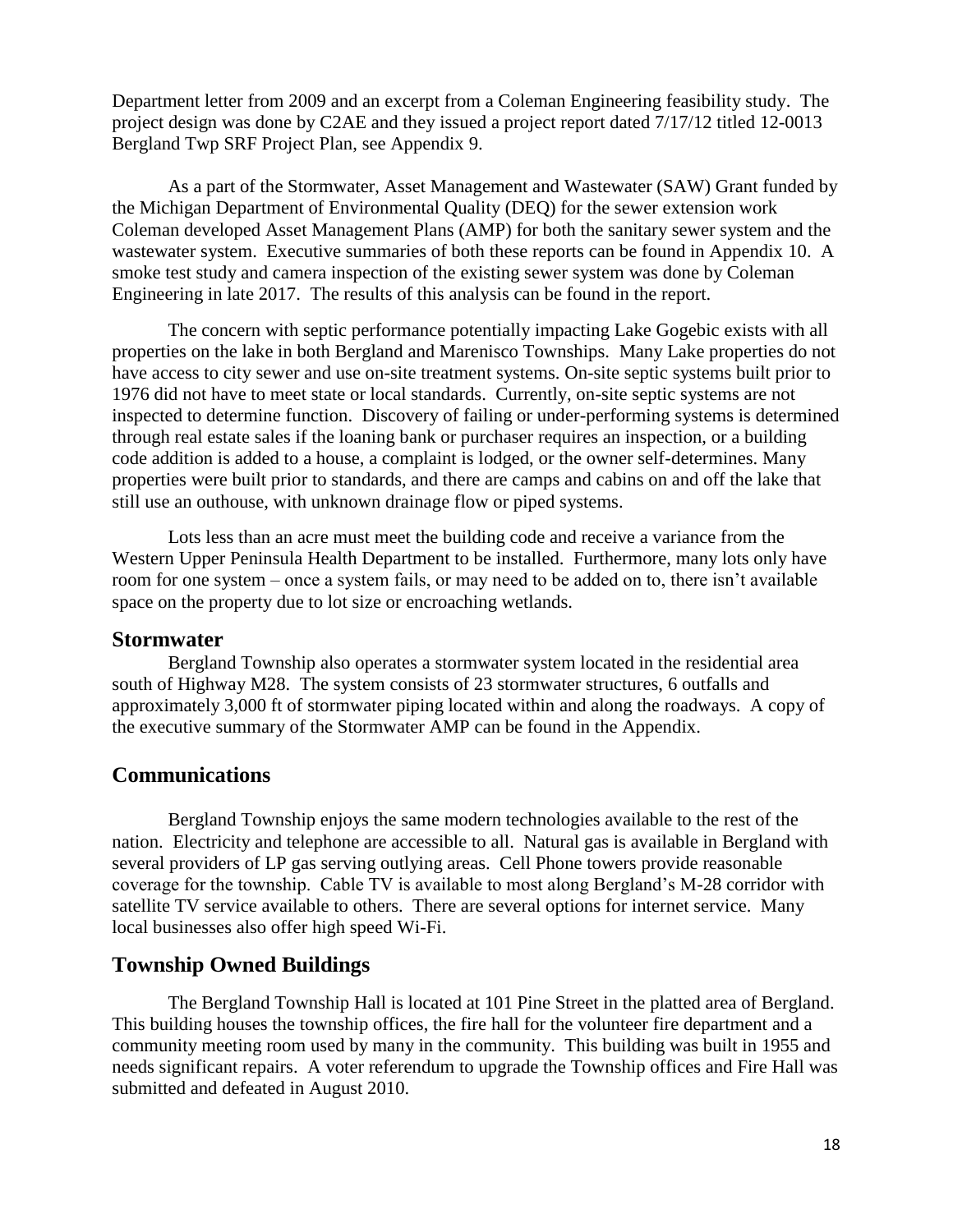The old stone pumphouse, built by the WPA in the 1930's, was inducted into the National Register for historic places in 1998.

#### **Fire Department**

Bergland has a volunteer Fire Department to save on the costs of paying staff. The equipment consists of one 1988 Water tanker and a 2000 Pumper truck. The trucks cannot both exit the Fire Hall at the same time. The 10 active volunteers attend training sessions and monthly meeting. Age has become a concern as most of the members are at or nearing retirement age. Few younger applicants are available. The Fire Department belongs to a group with 15 other communities to provide mutual aid in fighting fires.

#### **Cemeteries**

Bergland Township maintains two cemeteries. Lake View cemetery is located at the Junction of M-28 and M-64 in Bergland. The first recorded burial was in 1904. Forest Lawn cemetery is located approximately one mile north on M-64 and was established in the early 1970's. Township employees along with supplemental hired help, mow and perform clean-up maintenance. The Cemetery advisory board along with the township clerk and sexton monitor activities and maintain records. There are enough burial sites for approximately the next 40 years.

#### **Senior Center**

The Lake Gogebic Senior Citizens Club, Inc. (LGSCC, Inc.) is a 501c3, non-profit Corporation, established in 1971, which promotes and safeguards the independence and wellbeing of older adults from Ontonagon County. The Ontonagon County Commission on Aging (CoA), established in 1975, serves as a central planning body for Ontonagon County in matters concerning the needs of the aging population. A copy of the Program Plan for the Senior Citizen Club can be found in the Appendix.

The Lake Gogebic Senior Center is a focal point for various activities and events for Bergland township. It serves as: the office for CoA/LGSCC, Inc., a meeting facility for various clubs (Lake Gogebic Recreation Club, Bergland/Matchwood Historical Society, cribbage card club, and the paint class). Morning coffee and snacks are available Monday thru Friday. WI-FI is accessible. Monthly blood pressures are offered thru Horizon Home Health, a flu-shot clinic in the Fall thru the Health Department, and other informational presentations.

The Lake Gogebic Senior Center is one of the oldest buildings in Bergland Township. The building is in dire need of improvements and repairs. Some windows and doors have been replaced. Current building improvement concerns include the siding, entrance steps, basement, flooring and the need for additional office space and storage. Millage and grant funding are strictly designated for the services and programs provided for the elderly. Fundraising projects are ongoing to cover the expense of improvement projects. Relocating to another building is also an option that would be considered.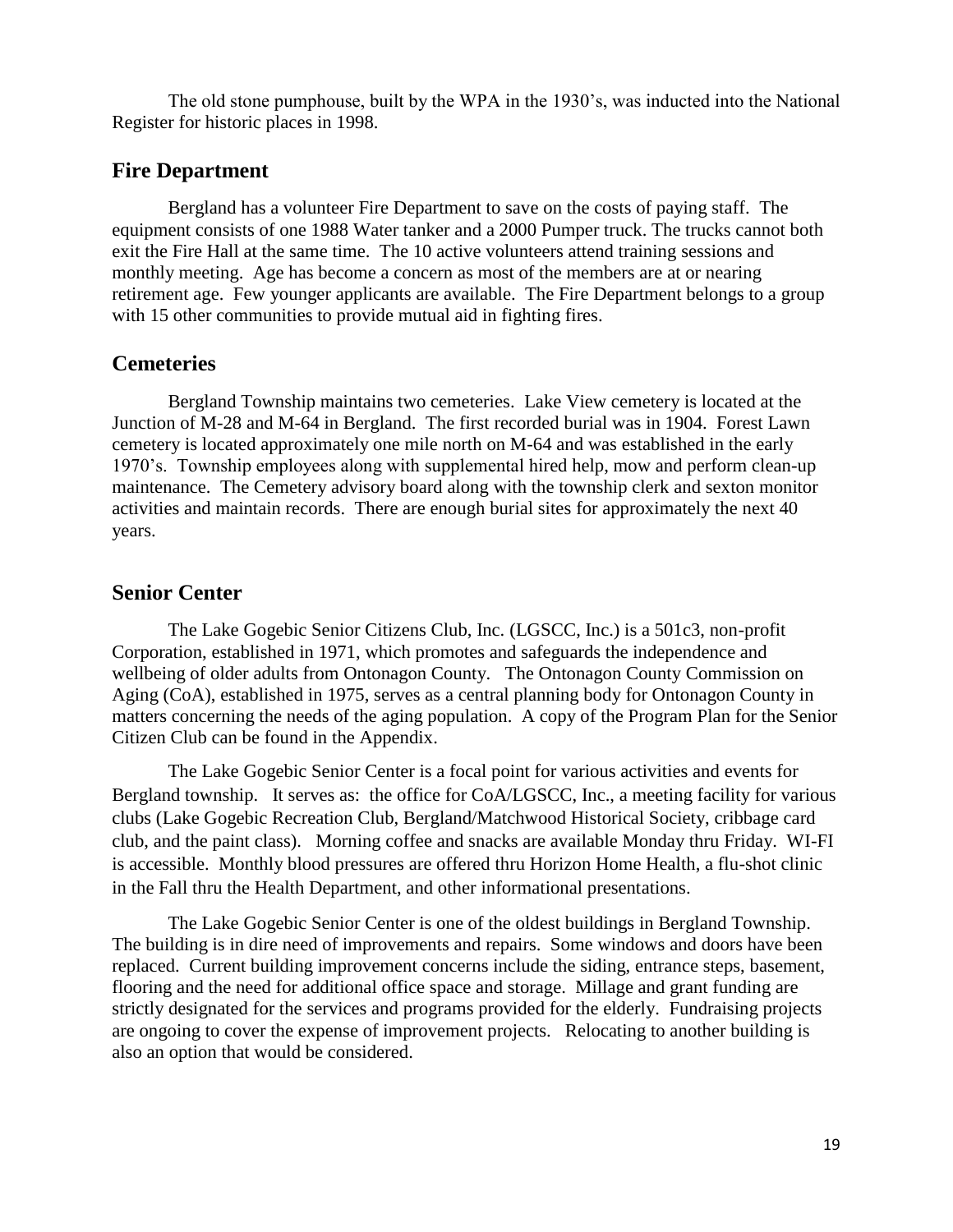#### **Bergland Heritage Museum and Historical Society**

The Bergland Matchwood Historical Society and Heritage Center is located in the historic Ranger Station on M28  $\sim \frac{1}{2}$  mile to the West of its intersection with M64. The building is one of the first administrative office buildings for the Ottawa National Forest that the Civilian Conservation Corps (CCC) build in 1936. The museum is a part of the Western Upper Peninsula Heritage Trail and is listed on the National Register of Historic Places. A Forest Service Museum is located in the former Ranger station.

The Bergland Cultural and heritage Center facilities are staffed by volunteers of the Bergland Matchwood Historical Society (BMHS) for the purposes of opening the buildings to the public as a cultural/heritage visitor center and museum. The mission of the BMHS at the center is in delivering a public service by furthering interpretation of the historical and cultural significance of the national Forest and surrounding communities to visitors of public land.

## **Infrastructure and Community Facilities Goals and Strategies**

**Goal**: Protect Lake Gogebic

#### **Strategies**

- 1. The Lake Gogebic Area Sewer Authority (LGASA) was a joint group from Bergland and Marenisco Townships charged with evaluating further extensions to the Bergland Township sewer system. The project became cost prohibitive and was tabled in October of 2018 until affordable financing can be found. The Township should consider a Point of Sale ordinance that requires septic system inspection upon sale. Six townships in MI currently have such an ordinance.
- 2. Address along with Western Upper Peninsula Health Department and property owners with temporary permits for holding tanks, to achieve acceptable on-site sewage system performance
- 3. Inventory on-site, and outhouse septic systems in the Township.
- 4. Strengthen and expand citizen volunteer organizations available in the Township that are actively working on environmental protection and remediation. Assure organizations are aware of cooperative project opportunities.

**Goal**: Develop and maintain an infrastructure which serves residents and encourages business opportunities and growth

#### **Strategies**

- 1. Revisit a new Township Hall/Fire Hall/Community Center. In addition to the current Township Hall being old and in need of repairs the Senior Center is one of the oldest buildings in Bergland.
- 2. Review Capital Improvement Projects identified in the Coleman Engineering reports.

**Goal**: Ensure the Township has Emergency Management plans in place

#### **Strategies**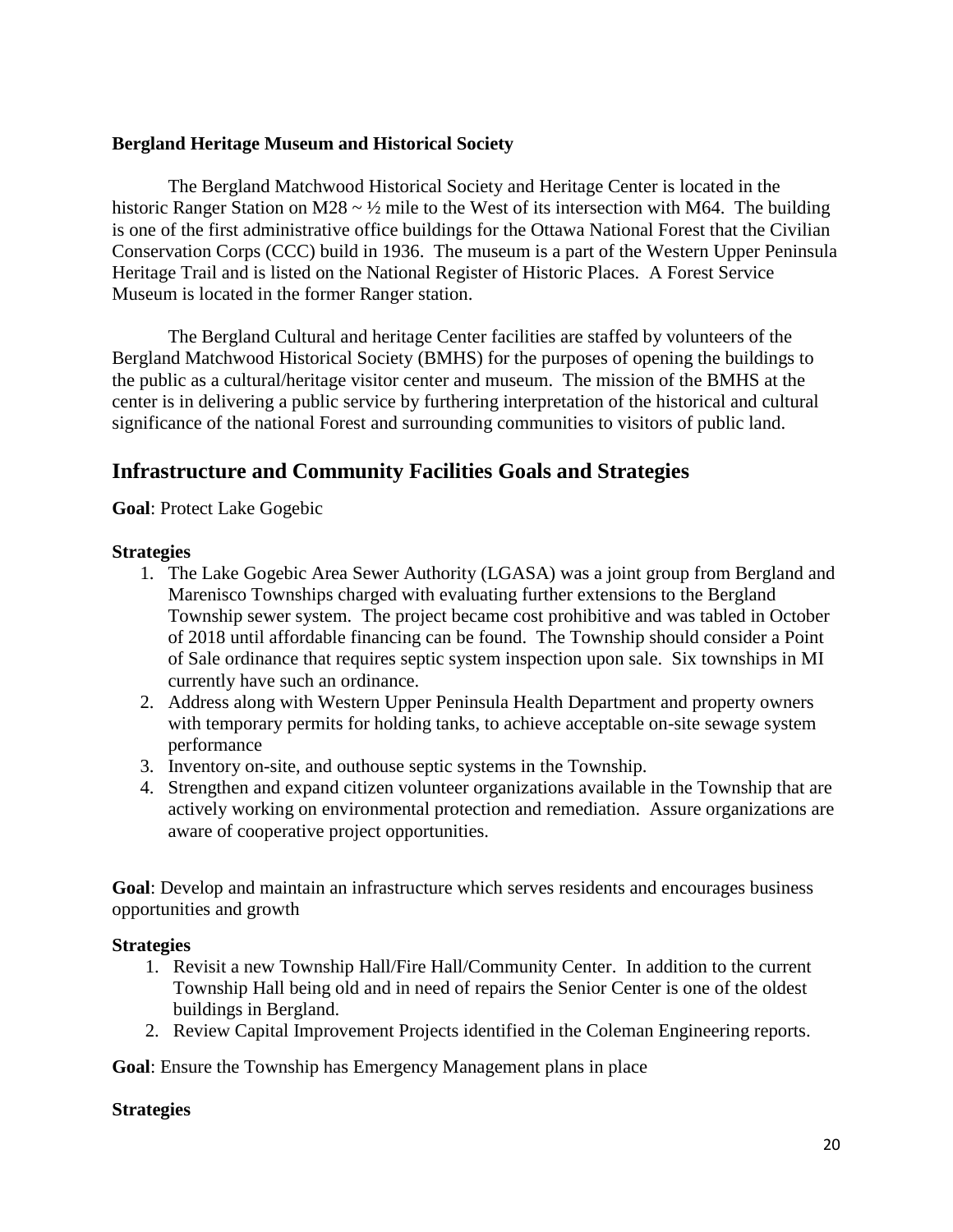1. Evaluate which plans are appropriate and need to be in plan, i.e. Forest Fire, catastrophic blizzard or tornado, extended loss of electricity, contamination of water supply, failure of sewage system.

## **Chapter Five: Transportation**

There are two State Highways in the Township. M-28 runs east and west entering Bergland Township at the Matchwood Township line at the northeast corner of Lake Gogebic progressing west to the Gogebic County line. M-64 runs basically north and south entering the township on the west side of Lake Gogebic at the county line and exiting to the north at the Carp Lake Township line. It shares the same roadway for approximately four miles with Highway M-28 where they overlap just north of Lake Gogebic.

A mix of paved and gravel roadways exist throughout the area. Most residential roads are paved and maintained by the County. The majority of unpaved roads are installed for access to forest lands. Often these are maintained by private companies or the Forest Service but barring gates or berms can usually be used by the general public.

# **Chapter 6: Implementation and Zoning Plan**

Bergland Township is zoned. Zoning Ordinances were last published in 2008. There are four types of zoning districts in Bergland Township although the ordinance allows for more detailed breakdowns within each group:

- R-1 Residential
	- Platted land in the Village of Bergland
	- Platted land in the Merriweather area described as: All platted land in Merriweather except blocks 2 and 3 which are zoned C-1: from Raymond's corner to Merriweather on Old M-28, along the North side of Old M-28 to a depth of 200 ft and along the South side of Old M-28 to the railroad traffic

C-1 Commercial

- The boundary width will be 2,640 feet from the right-of-way of highways M-28 and North M-64. Exceptions will occur where zones overlap.
- Residential and Lake Districts shall predominate causing a reduction to portions of the Commercial District.
- Lake District
	- The East Shore and West Shore of Lake Gogebic 5,000 feet deep from the shore line.
	- Also the North Shore of Lake Gogebic from the water's edge to the railroad track, being that area from the West Shore Lake District to the Bergland Dam
- **Agriculture**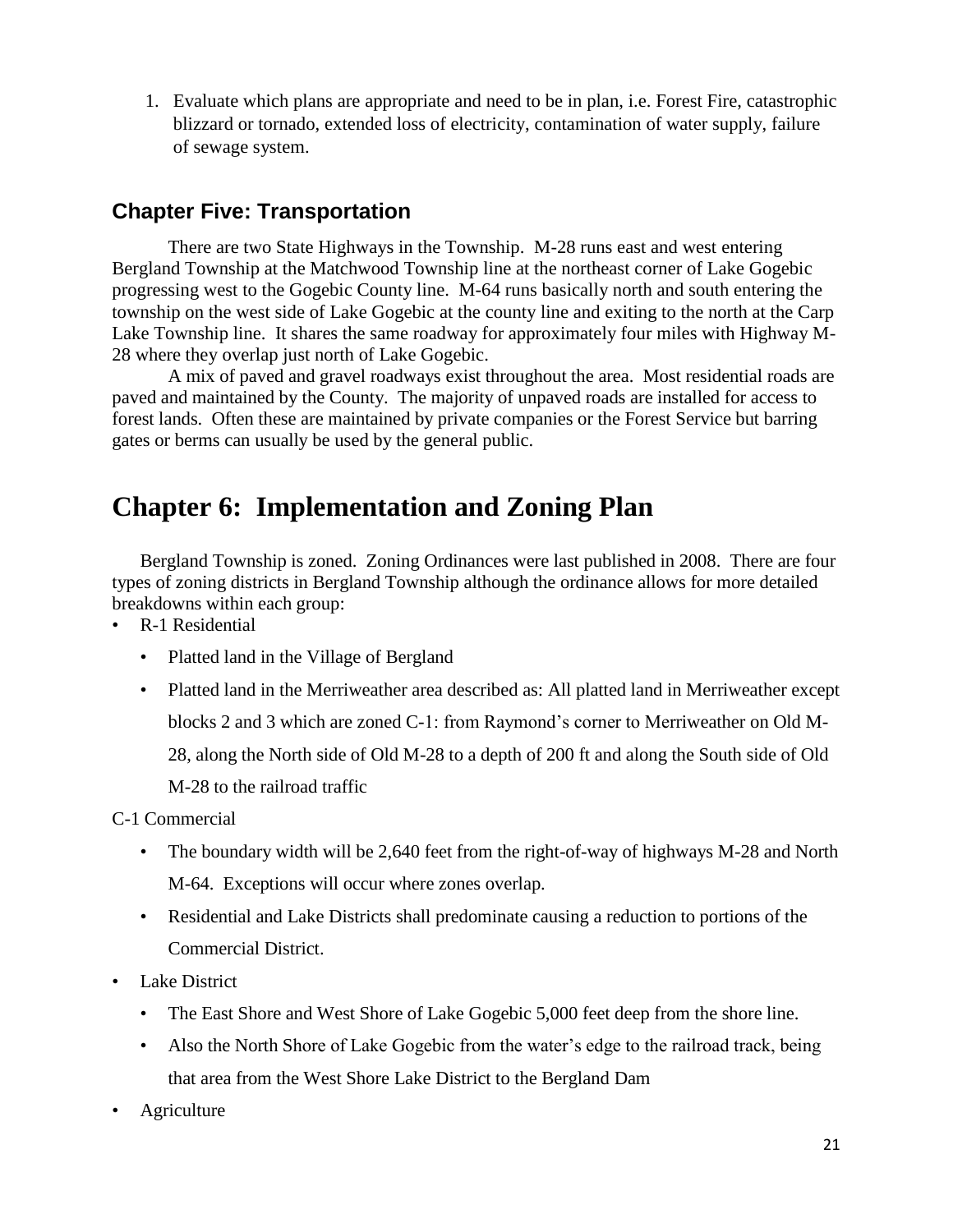• All remaining land within the Township not classified as Residential, Commercial, or Lake, not having a Special Exception status. There are currently no agricultural land parcels in the township.

## **Implementation and Zoning Goals and Strategies**

**Goal**: Evaluate and update the zoning ordinance for effectiveness, and consideration of current use and future needs.

#### **Strategies**

- 1. Review and update the Zoning Ordinance.
- 2. The Zoning variance procedure is confusing and needs to be reviewed and revised.
- 3. Clarify the zoning ordinance regarding the establishment of transient rental properties.
- 4. Develop Standard Operating Procedures both internally and for public zoning processes.

**Goal**: Extreme lack of long-term rental housing has created a detrimental availability for citizens to move to Bergland just to live, without buying or building a new home.

### **Strategies**

- 1. Develop incentives for owners of transient rentals, and non-lived in houses to rent housing for long term rentals.
- 2. Study feasibility of future long-term rental housing for existing properties, i.e. encourage development of duplex rentals in existing non-resident housing, and new build rental properties.
- 3. Assess transient rental program policies for appropriate market and community conditions.

## **Chapter Seven: Economic Development**

Improving the local economy and job creation is noted as a priority for Bergland Township through the public involvement that has been a part of this planning process. Bergland was founded primarily as a lumbering town though the community has been impacted from several neighboring communities (Wakefield and White Pine) mining businesses. The loss of these businesses, the railroad, and more recently, the local school consolidation has severely impacted the community.

Increasingly, research into economic trends and economic development strategy suggests that the traditional models of business attraction may not be suitable, successful, and sustainable for many communities, particularly in a time of constrained public resources. Investment in public infrastructure improvements and amenities that will enhance the community's image and attractiveness to prospective businesses, entrepreneurs, and employees. The improvements recommended in this plan (such as investment in infrastructure, parks and recreational amenities) are critical for any business attraction efforts by the Township.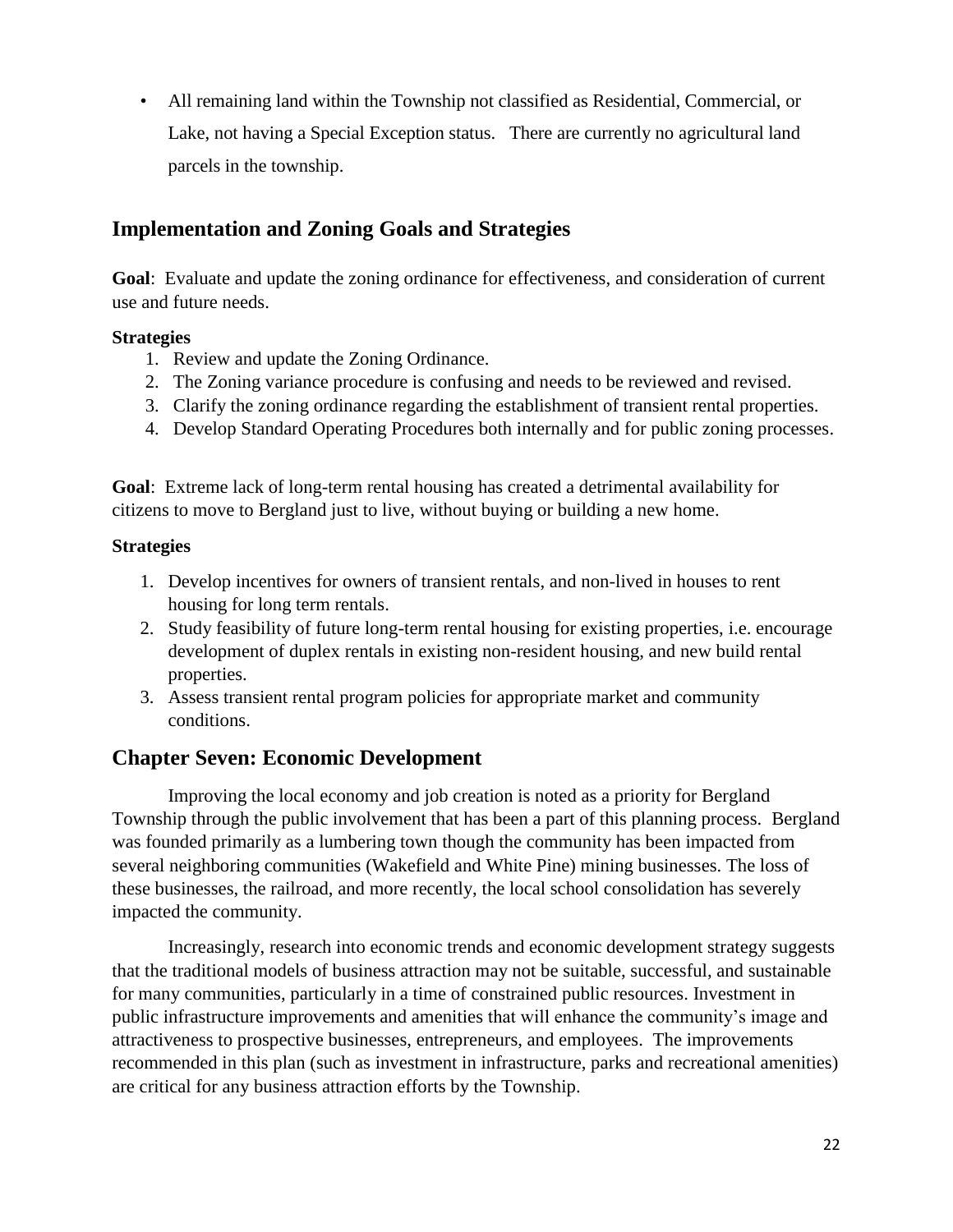The Master Plan also recommends an "economic gardening" approach to growing jobs and businesses in Bergland. This proven approach grows the local economy from within by promoting local entrepreneurship and small and local business development. The primary idea of economic gardening is to work with what is already present in the community to build new opportunities. If possible, Bergland Township should provide greater support for existing businesses and particularly home-based businesses, persons who work from home as freelancers, consultants, or remote employees, and other individuals making or selling products from home. In general, economic gardening strategies should seek to connect existing businesses and entrepreneurs to resources that will help them grow and thrive, while removing the barriers to starting and operating a business. One such resource organization is the non-profit Northern Initiatives, based in Marquette, that serves northern Michigan and parts of northern Wisconsin with lending and business consulting. Another resource is the revolving loan funds offered by the Western UP Planning and Development Region (WUPPDR).

## **Economic Development Goals and Strategies**

**Goal**: Create a favorable business climate for local businesses.

#### **Strategies**

- 1. Evaluate the possibility of tax incentives for existing businesses.
- 2. Investigate the feasibility of brownfield opportunities.
- 3. Qualify for and pursue available programs and grants focused on small town business district revitalization.
- 4. Work with local realtors listing houses in the Commercial/Business District to promote properties as potential business space. Further, encourage potential for rental apartments within business properties if a house structure supports such a possibility.

**Goal**: Monitor neighboring community's economic developments

#### **Strategies**

- **1.** Monitor developments of Copperwood mining company in Wakefield and White Pine. Bergland will evaluate the impact to housing and zoning should the White Pine project proceed.
- **2.** Ensure industrial and commercial services can be incorporated into the community with minimal negative impact to the existing community and environment.

## **Chapter Eight: Recreation**

The tourism industry is the major draw to the Bergland area and Lake Gogebic. To that end Lake Gogebic, the Ottawa National Forest and the Porcupine Mountain State Park provide some of the best recreational opportunities in the state.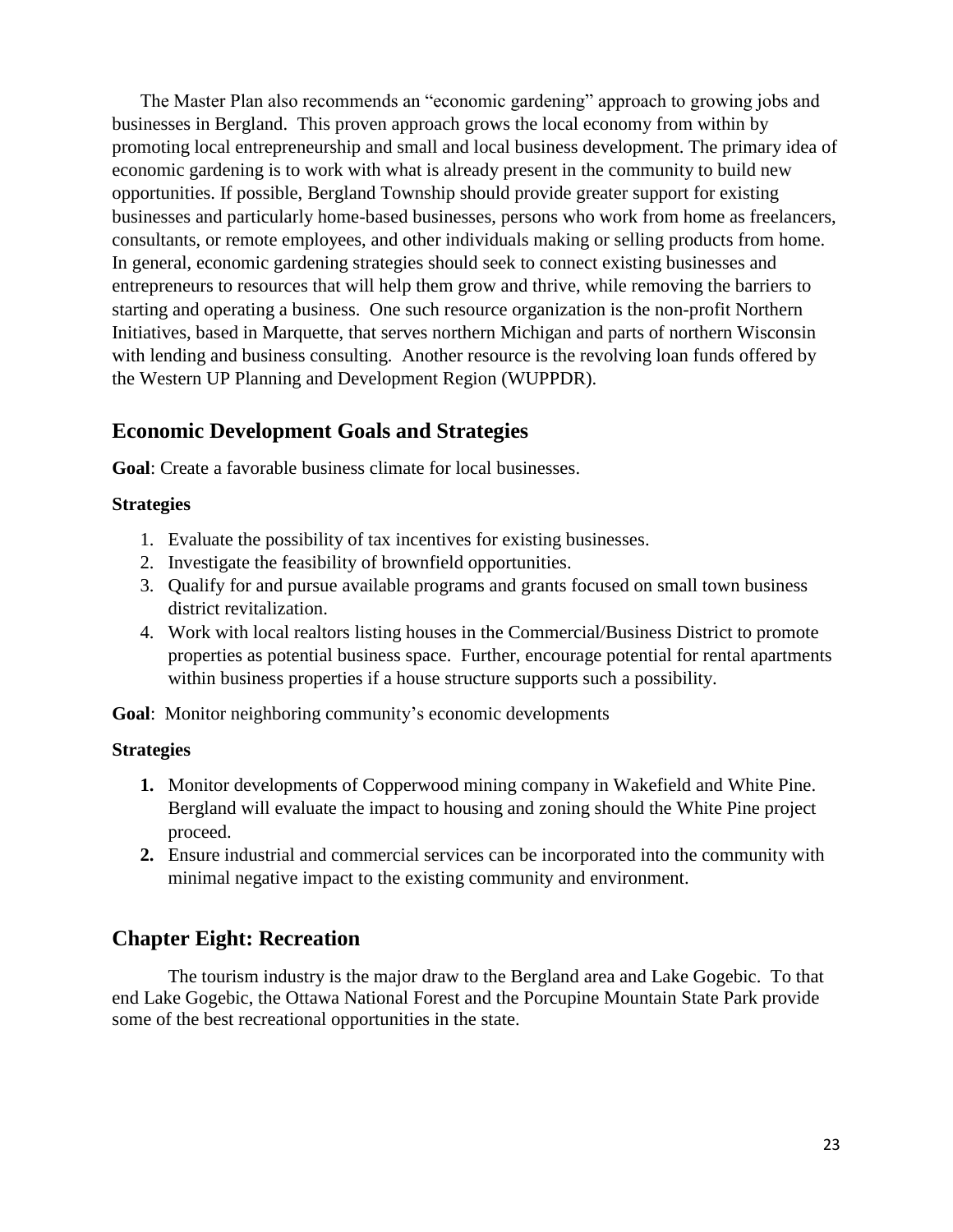#### **Lake Gogebic**

Lake Gogebic is the crown jewel of Bergland Township. With over 13,000 acres of pristine water and over 36 miles of shoreline it is a four-season gem that is largely undiscovered by many. Nestled within the Ottawa National Forest, Lake Gogebic is the Upper Peninsula of Michigan's largest inland lake located in the far western end of the Upper Peninsula. Lake Gogebic itself is in two counties and in two time zones.

The large northern portion of Lake Gogebic serves as the basis, or hub, of most of the activity in the township. The lake provides exceptional fishing opportunities for trophy walleye, jumbo perch, smallmouth bass, and northern pike along with other species. As in days past Lake Gogebic also continues to act as a transportation route. Boaters and snowmobilers travel from business to business around the entire lake, with snowmobilers utilizing it as an extension of the areas substantial trail system. State Highway M-64 offers a gateway to the Porcupine Mountain State Park. Voted one of the 10 best state parks in the nation Porcupine Mountain State Park covers an area of 33 sections.

ATV traffic does have some limitations, but is allowed on all roads maintained by the township, with access to other ATV trails in select locations. One notable trail is the Pioneer Trail, just northwest of the bridge which crosses the Middle Branch of the Ontonagon River. Due to changes and additions to ATV routes, see DNR or many local businesses for current ATV trail information.

The Bergland area boasts some of the finest groomed snowmobile trails in the mid-west. Bergland Township is situated at the hub of a series of trails which allow access to literally hundreds of miles of prime snowmobile routes. An abundance of snow and skilled groomers offer an extended sledding season with trails open from December 1 through March 31 weather permitting.

#### **Ottawa National Forest**

The almost one million acres of the Ottawa National Forest are located in the Western end of the Upper Peninsula of Michigan extending from the south shore of Lake Superior to the Wisconsin border. The Ottawa National Forest provides a wide variety of canoeing, kayaking, and boating experiences along with high quality warm and cold weather fishing opportunities.

Hiking trails on the Ottawa National Forest offer something for everyone with more than 196 miles of hiking and backpacking varying widely in character.

The Ottawa National Forest works closely with its partners and volunteers to provide a variety of cross-country skiing opportunities on groomed trails and offers a winter wonderland for snowshoe enthusiasts.

The Ottawa National Forest has over 2,300 miles of Forest Service road and trail open to off-highway vehicles (OHVs). There are approximately 450 miles of groomed snowmobile trails maintained through a cooperative effort between the Michigan Department of Natural Resources, numerous local snowmobile clubs and USDA Forest Service.

Encompassing nearly one million acres there is sure to be something for everyone.